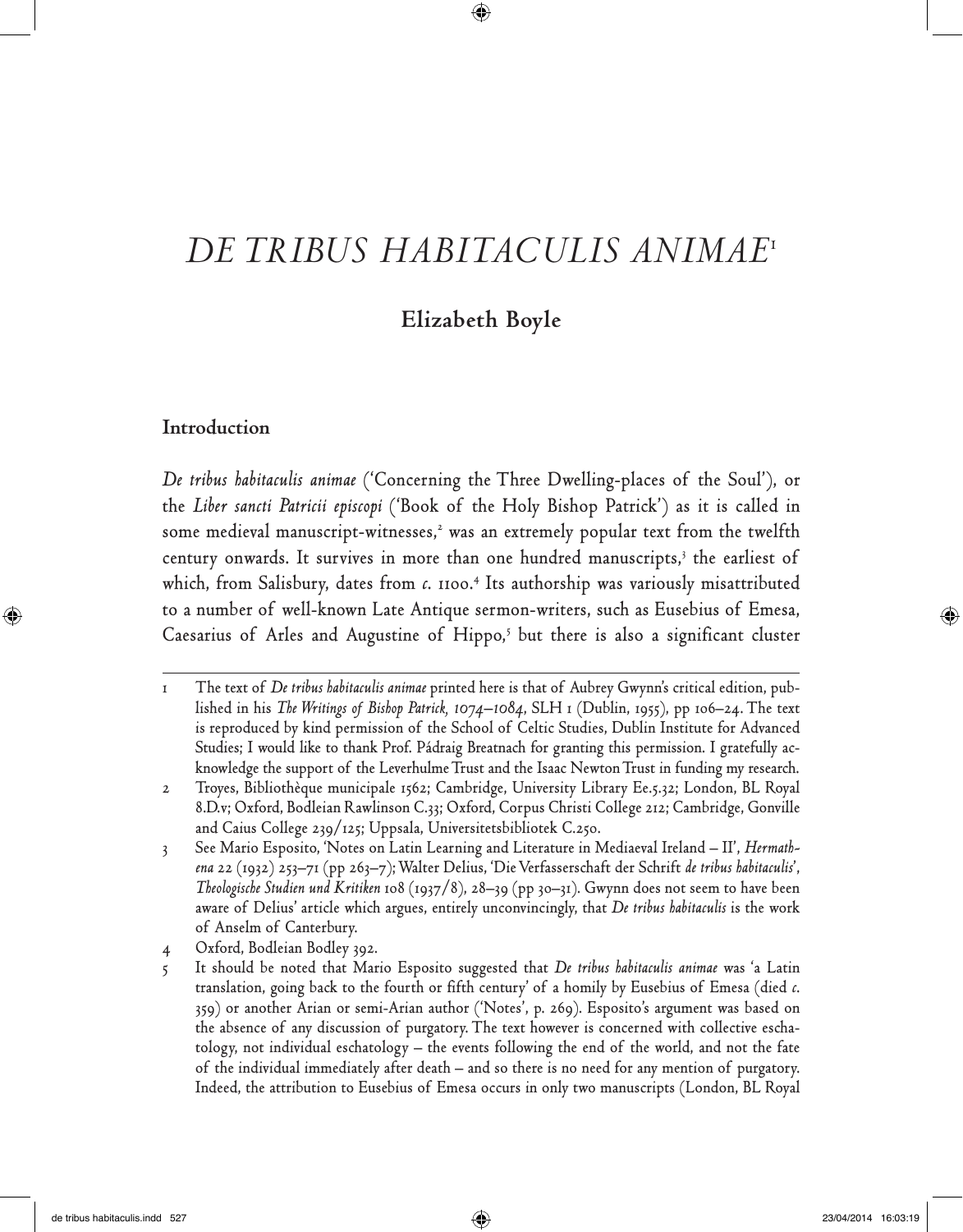### $\begin{bmatrix} 528 \end{bmatrix}$  DE FINIBUS

 $\bigcirc$ 

of early manuscripts which attribute it to a certain 'Patrick',<sup>6</sup> whom Aubrey Gwynn argued should be identified with Patrick (Patricius/Gilla Pátraic), bishop of Dublin, whose death by drowning is recorded in Irish annals for the year 1084.7 Gwynn also attributed to the same Bishop Patrick a corpus of Latin poetry, of which three of the poems share with *De tribus habitaculis animae* some thematic parallels, as well as a more general Christian-Platonist worldview. However, it is clear that when medieval scribes attributed the text to 'Patricius', they meant to assign its authorship to Saint Patrick (thus, for example, Cambridge, Gonville and Caius College 239/125, p. 203, where the text has the title *Liber sancti Patricii episcopi et confessoris*), $^8$  despite the extreme unlikelihood of the saint being the author of the text. The biographical narrative which Gwynn proposed for Bishop Patrick rests on fragile evidence, some of which has recently been challenged.9 Therefore, I here adopt the name Pseudo-Patrick for the author of *De tribus habitaculis animae*, until further evidence can be advanced to clarify the issue of authorship.<sup>10</sup>

Gwynn produced an excellent critical edition of the text in 1955, but did not provide a translation: rather, he printed a sixteenth-century translation (perhaps more accurately

⊕

<sup>5.</sup>E.IX and 8.B.XIV), and can be explained by their relationship with other manuscripts which contain homilies attributed to Eusebius alongside homilies attributed to Caesarius of Arles (London, BL Royal 5.F.X; Oxford, Bodleian Bodley 57 and 392), to whom *De tribus habitaculis animae* is more commonly attributed. The attributions seem to have become confused at some point in their transmission. Further evidence against Esposito's argument is that the author seems to quote Augustine's *Soliloquies*, which would date the composition of the text to after the first decades of the fifth century. The apparent influence of Boethius might lead us to place the *terminus post quem* later still.

<sup>6</sup> See above, n. 2.

<sup>7</sup> Gwynn, *op. cit.*, pp 1–21.

<sup>8</sup> Some modern scholars also accepted this attribution: thus the text appears in Joaquín Lorenzo Villanueva, ed., *Sancti Patricii, Ibernorum apostoli, synodi, canones, opuscula, et scriptorum quae supersunt, fragmenta* (Dublin, 1835), pp 279–93. Esposito grouped it under 'pseudopatriciana' ('Notes', p. 253).

<sup>9</sup> Martin Brett, 'Canterbury's Perspective on Church Reform and Ireland, 1070–1115', in *Ireland and Europe in the Twelfth Century: Reform and Renewal*, ed. Damian Bracken and Dagmar Ó Riain-Raedel (Dublin, 2006), pp 13–35 (pp 33–5), where Brett argues that the 'Patricius' included among the Worcester community in the Durham *Liber vitae* must have been alive *c*. 1104, and therefore cannot be identified with Gilla Pátraic, who had died twenty years before.

<sup>10</sup> See Elizabeth Boyle, 'The Authorship and Transmission of *De tribus habitaculis animae*', *Journal of Medieval Latin* 22 (forthcoming 2012). I have not translated the verse prologue which precedes the text in one manuscript copy only (Troyes, Bibliothèque municipale 1562). That the author of the verse prologue names himself as 'Patrick' cannot, I think, be taken as evidence of the identity of the author, since adopting the poetic persona of a well-known saint was a common literary topos in eleventh- and twelfth-century Ireland. See, for example, Máire Herbert, 'Becoming an Exile: Colum Cille in Middle-Irish Poetry', in *Heroic Poets and Poetic Heroes in Celtic Tradition: A Festschrift for Patrick K. Ford*, ed. J. F. Nagy and L. E. Jones (Dublin, 2005), pp 131–40.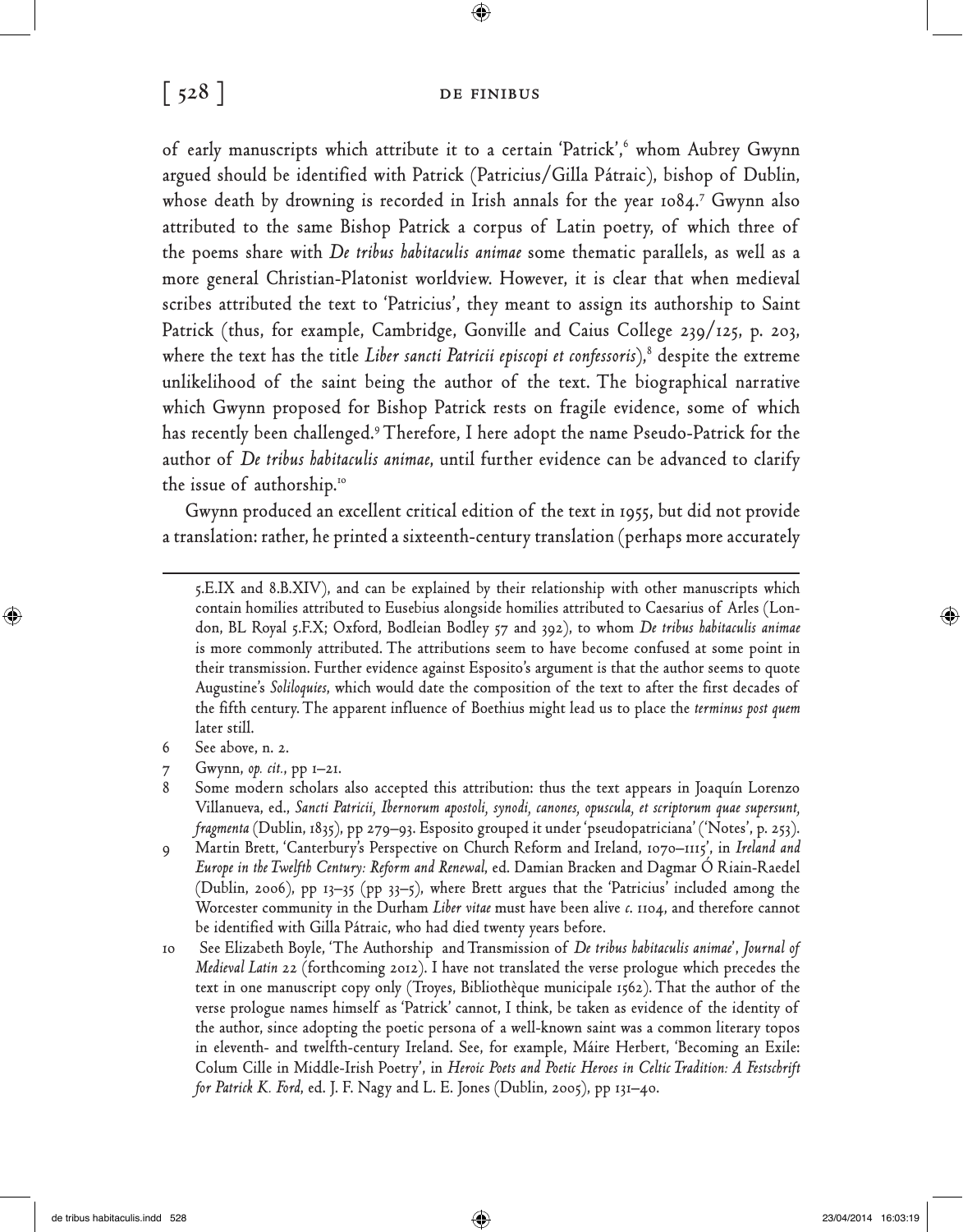### De tribus habitaculis animae **[ 529 ]**

 $\bigoplus$ 

described as an Early Modern English reworking of the text), which is verbose and inaccurate. Indeed, the clarity with which complex ideas are expressed in the original is obscured by the prolixity of the translation, which has until now been the only one available. In order that key themes and motifs might emerge more clearly, I have aimed to produce a more literal rendering of the text without sacrificing the rhythm and sophisticated rhetorical techniques of Ps.-Patrick's Latin. My translation is of Gwynn's critical edition, the text of which I reproduce below to facilitate ease of use. Readers should however still refer to the original edition for the *apparatus criticus*: to facilitate such reference, I have included indications of the line-numbers in Gwynn's edition in both text and translation below. I have also added paragraph breaks.

*De tribus habitaculis animae* is a sophisticated composition which deserves a great deal more scholarly attention than it has received hitherto. For present purposes, it is worth noting that the text refers to only two eschatological kingdoms, heaven and hell (the third 'dwelling-place' of the soul being the present world): thus, there is no reference to any interim or purgatorial state, and the focus is on collective, rather than individual, eschatology. Contained within the text is an excursus on the problem of divine foreknowledge and free will, which may provide clues as to the intellectual context within which it was composed, as may the appearance towards the end of imagery drawn from discourse on Trinitarian theology. A recurrent theme is that of intellect, and the beatific vision is repeatedly presented as an intellectual process, with emphasis placed on the 'assiduous reading ... of the book of life' in which the righteous will engage in heaven (§4). Conversely, sinfulness is depicted as a result of childish ignorance, foolishness, or even insanity. Although some of the imagery of heaven and hell, righteousness and sinfulness, is formulaic and familiar, there are some striking images, which seem to be original to Ps.-Patrick. For example, when contrasting the reality of the glory of heaven with the illusory nature of earthly glory, he writes: 'Who would choose the image of gold in water, neglecting the gold itself, and would not immediately be believed by all to be an idiot or a madman? Who would love the orb of the sun reflected in a mirror or formed in any other material, more than the sun itself, and would not be derided by all?'  $(\S_3)$ . The idea underlying these rhetorical statements ultimately derives from Platonic thought, and the metaphors used by Ps.- Patrick are reminiscent of Boethius; but Ps.-Patrick seems to be expressing himself in an elegantly original manner. Augustine's *Soliloquies* is the likely source for the idea that 'false evil is not evil, as false silver is not silver' (*falsum enim malum non est malum ut falsum*  argentum non argentum est; §7),<sup>11</sup> and the palpable Augustinian influence throughout the

11 Augustine, *Soliloquies*, I.xv.29: *et omnis falsa arbor, non est arbor, et falsum lignum non est lignum, et falsum*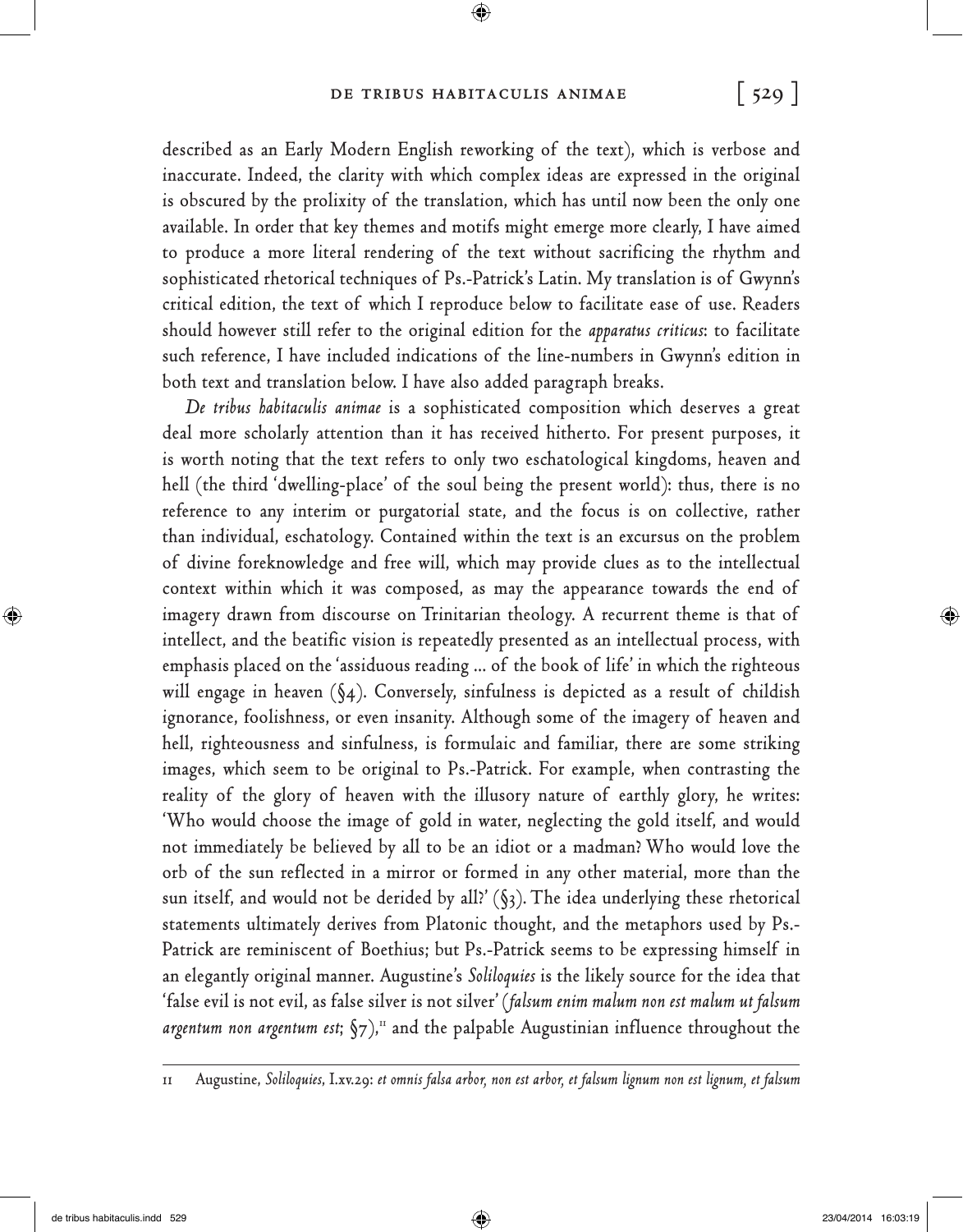### [ 530 ] DE FINIBUS

 $\bigcirc$ 

text provides some justification for the misattribution of authorship to Augustine.

*De tribus habitaculis animae* raises important questions about the attribution of authorship of medieval Latin texts, $12$  and the identification of texts composed in Ireland or by Irish authors. As Esposito noted, there is nothing in the work that suggests an Irish origin, $13$  but equally there is nothing in the work which disproves such an origin. The extant manuscripts are entirely of English and Continental provenance (not an uncommon state of affairs for medieval Latin texts of Irish origin), and yet a group of scribes in the twelfth and thirteenth centuries clearly believed this to be an Irish work. Therefore, we might justify its inclusion in the present volume by arguing that, for some medieval audiences, this text was understood to be an Irish treatise on eschatological thought, despite the fact of its ultimate origins being somewhat obscure. Although Gwynn's identification of the author as Patrick, bishop of Dublin, may seem attractive, it is not conclusive; one must therefore await further study of the text, its sources and its theology.

### **Text**

⊕

Incipit liber sancti Patricii episcopi.

**§1.** Tria sunt sub omnipotentis dei manu habitacula: primum, imum, medium. Quorum summum regnum dei uel regnum celorum dicitur: imum uocatur infernus: medium mundus presens uel orbis terrarum appellatur. Quorum extrema omnino sibi inuicem sunt contraria et [5] nulla sibi societate coniuncta. *Que enim societas* esse potest *luci ad tenebras* et *Christo ad Belial*? Medium autem nonnullam habet similitudinem ad extrema. Unde lucem et tenebras habet, frigus et calorem, dolorem et sanitatem, letitiam et merorem, odium et amorem, bonos et malos, iustos et iniustos, dominos et seruos,

*argentum non est argentum, et omnino quidquid falsum est, non est* (PL 32.884); 'and every false tree is not a tree, and false wood is not wood, and false silver is not silver, and anything at all which is false, is not'.

<sup>12</sup> On this problem see Richard Sharpe, *Titulus: Identifying Medieval Latin Texts – An Evidence-Based Approach* (Turnhout, 2003).

<sup>13</sup> Esposito, 'Notes', p. 268. Charles Wright suggested a parallel between the Irish *In Tenga Bithnua* ('The Ever-new Tongue') and *De tribus habitaculis* in the depiction of the sight of God providing respite to the damned (*The Irish Tradition in Old English Literature* [Cambridge, 1993], p. 143); however, because Wright accepts the attribution of authorship to Patrick of Dublin, he presupposes that *De tribus habitaculis* is drawing on *In Tenga Bithnua* rather than *vice versa*. One would not wish to draw conclusions about the two texts on the basis of a single brief parallel, so further investigation is required to establish the relationship, if any, between *In Tenga Bithnua* and *De tribus habitaculis*.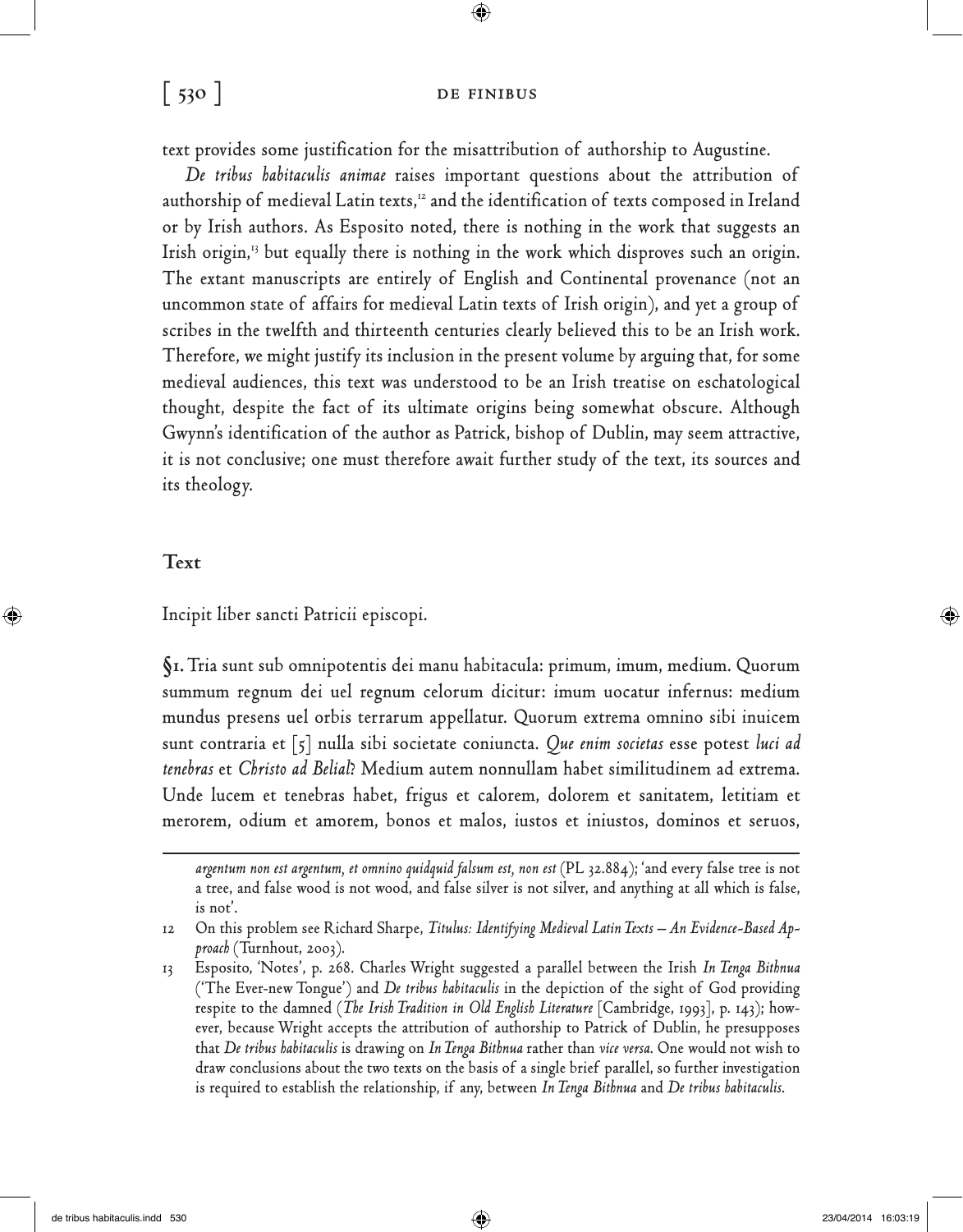## De tribus habitaculis animae **[ 531 ]**

 $\bigcirc$ 

### **Translation**

 $\bigoplus$ 

Here begins the book of the holy bishop Patrick:

**§1.** There are three dwelling-places subject to the hand of almighty God: the highest, the lowest, the middle. Of these, the highest is called the kingdom of God, or the kingdom of heaven; the lowest is called hell; the middle is called the present world, or the sphere of the earth. Of these, the extremes are utterly contrary to one another,  $\lceil 5 \rceil$  and have no fellowship between each other. 'For what fellowship' can there be 'between light and darkness', and 'Christ and Belial'?14 However, the middle has some resemblance to the extremes. Thus it has light and darkness, cold and heat, pain and health, happiness and sorrow, hatred and love, good men and evil men, just men and unjust men, masters and servants,

<sup>14 2</sup> Corinthians 6:14–15. Translations of Biblical passages are from the Douay-Rheims version.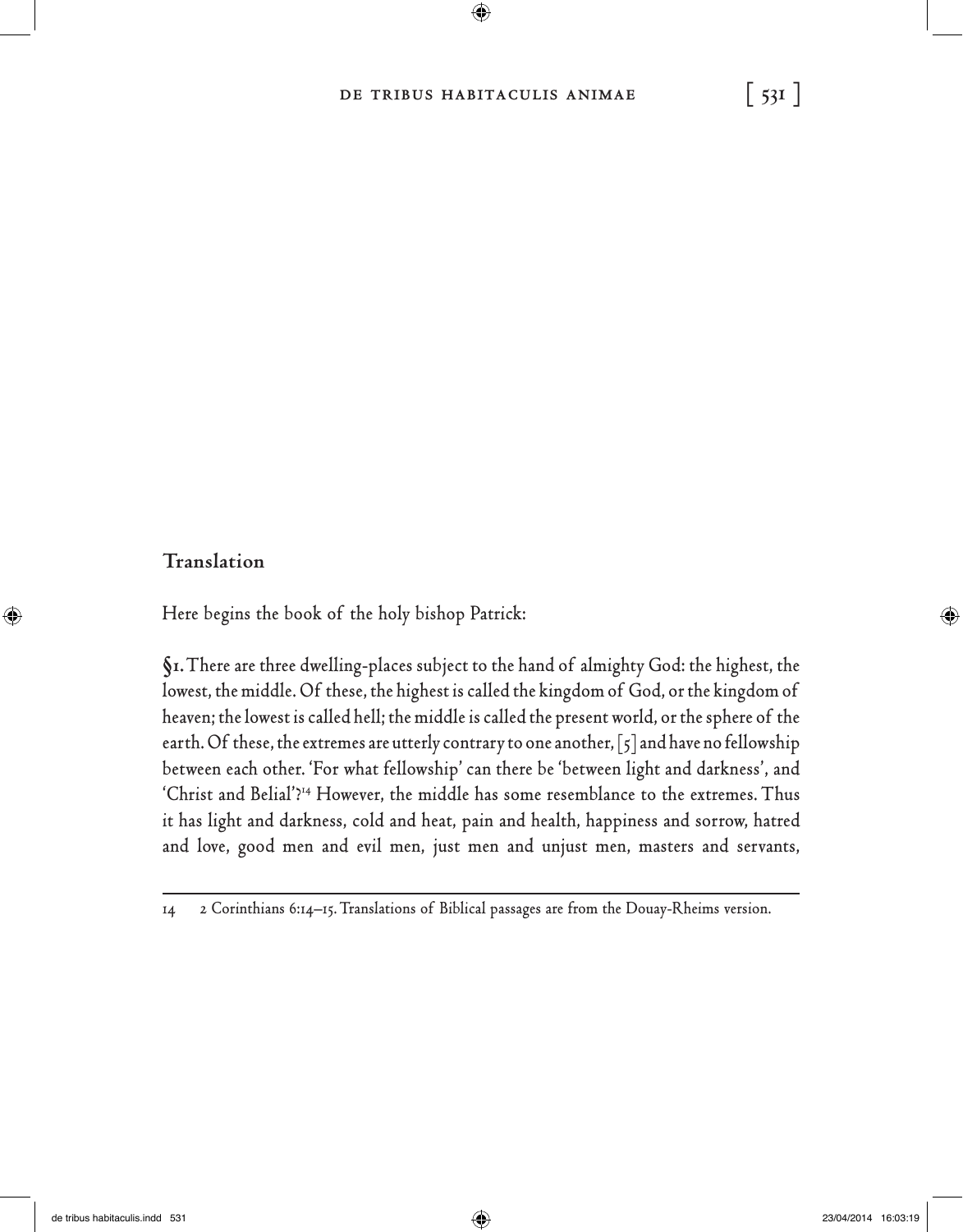### $\begin{bmatrix} 532 \end{bmatrix}$  DE FINIBUS

 $\bigcirc$ 

regnum et subiectionem, famem et [10] satietatem, mortem et uitam et innumera huiusmodi. Quorum omnium pars una imaginem habet regni dei, pars altera inferni. Commixtio nanque malorum simul et bonorum in hoc mundo est. In regno autem dei nulli mali sunt, sed omnes boni: at in inferno nulli boni sunt, sed omnes mali: et uterque locus ex medio suppletur. Hominum enim huius [15] mundi alii eleuantur ad celum, alii trahuntur ad infernum. Similes quippe similibus iunguntur: id est boni bonis et mali malis, iusti homines iustis angelis et transgressores homines transgressoribus angelis, serui dei deo, serui diaboli diabolo. *Benedicti* uocantur ad *regnum* sibi *paratum ab origine mundi, maledicti* expelluntur *in ignem eternum qui preparatus est* [20] *diabolo et angelis eius*. Bona autem regni celestis dicere uel cogitare uel intelligere ut sunt nullus potest carne uestitus: multo enim maiora et meliora sunt quam cogitantur uel intelliguntur. Unde scriptum est: *quod oculus non uidit nec auris audiuit nec in cor hominis ascendit que preparauit deus diligentibus se*. Regnum nanque dei omni fama maius [25] est, omni laude melius, omni scientia innumerabilius, omni gloria que putatur excellentius. Mala etiam inferni dicere uel cogitare ut sunt, nemo potest: peiora quippe sunt ualde quam cogitantur.

**§2.** Regnum itaque dei plenum est lucis ac pacis et caritatis et sapientie et glorie et honestatis et dulcedinis et dilectionis et melodie et letitie et beatitudinis perennis [30] et omnis boni ineffabilis, quod nec dici nec cogitari potest. At lacus inferni plenus est tenebrarum discordie odii stultitie miserie turpitudinis amaritudinis offensionis doloris fetoris adustionis sitis famis ignis inextinguibilis tristitie uindicte perennis et omnis ineffabilis mali, quod nec dici nec cogitari potest. Ciues celi sunt iusti homines et angeli, [35] quorum rex est deus omnipotens: at contra ciues inferni sunt impii homines et demones, quorum princeps est diabolus. Satiat iustos uisio sanctorum hominum et angelorum et super omnia ipsius dei. Cruciat impios et peccatores uisio hominum damnatorum et demonum et super omnia ipsius diaboli. Nichil in regno dei desideratur quod non inuenitur: [40] at in inferno nichil inuenitur quod desideratur, nichil sentitur neque uidetur. In regno dei nichil inuenitur nisi quod placet et delectat et satiat: at contra in lacu miserie perennis nichil uidetur nichilque sentitur nisi quod displicet, nisi quod offendit, nisi quod cruciat. Omne bonum in regno dei abundat et nullum malum: omne malum in carcere diaboli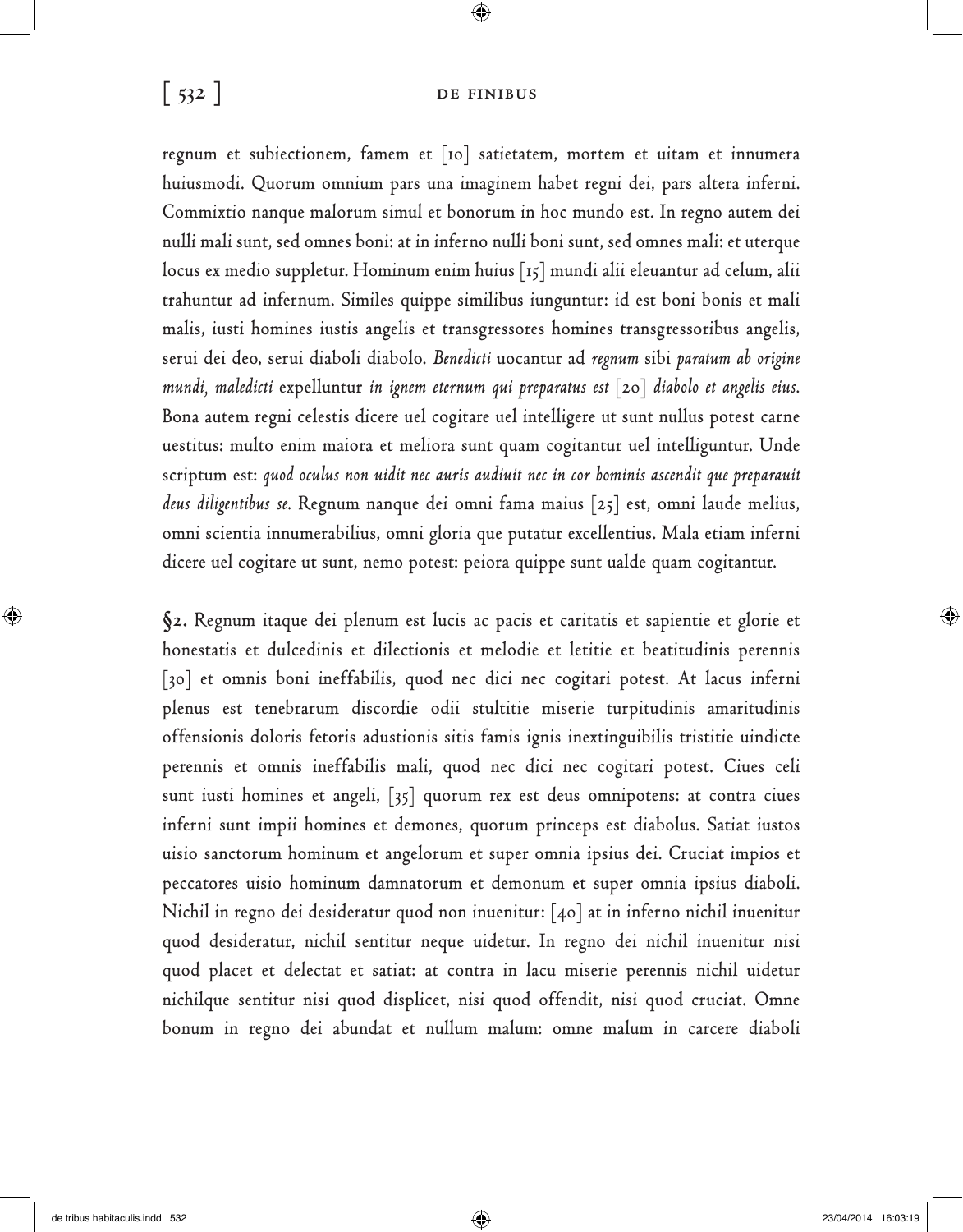### De tribus habitaculis animae **[ 533 ]**

 $\bigoplus$ 

kingship and subjugation, hunger and [10] satiety, death and life, and innumerable such things. Of all of these, one side bears the image of the kingdom of God, the other side that of hell. For there is a mixture of good things and bad things co-existing in this world. However, in the kingdom of God, there are no evil people, but everyone is good: whereas in hell, there are no good people, but everyone is evil: and both of these places are supplied by the middle one. For, indeed, some people of this  $|15|$  world are raised up to heaven, others are drawn down to hell. For like are joined to like: that is, the good to the good, the evil to the evil, just people to just angels, sinful people to sinful angels, the servants of God to God, the servants of the Devil to the Devil. 'The blessed' are called to 'the kingdom prepared' for them 'from the beginning of the world'. 'The accursed' are driven out 'into the everlasting fire which was prepared [20] for the Devil and his angels'.<sup>15</sup> No one clothed in flesh, however, can speak of, or conceive of, or understand the good things of the heavenly kingdom, as they are: those things are far greater and better than can be conceived or understood. Whence it is written: 'For the eye hath not seen, nor ear heard, neither hath it entered into the heart of man, what things God hath prepared for them that love him'.16 For the kingdom of God is greater than all fame, [25] better than all praise, more extensive than all knowledge, more excellent than all the glory that can be imagined. Also, no one can speak or conceive of the evils of hell as they are: for they are far worse than can be conceived.

**§2.** The kingdom of God, then, is full of light and peace and charity and wisdom and glory and honour and sweetness and love and melody and joy and constant blessedness [30] and every ineffable good thing, that can neither be said nor conceived of. But the lake of hell is full of darkness, discord, hatred, folly, misery, shamefulness, bitterness, offence, grief, stench, burning, thirst, hunger, unquenchable fire, sadness, constant vengeance, and every ineffable, bad thing, that can neither be said nor conceived of. The citizens of heaven are the just men and angels, [35] whose king is almighty God: on the other hand, the citizens of hell are the impious men and demons, whose leader is the Devil. The sight of holy men and angels and, above all, of God himself, satisfies the just. The sight of the damned and the demons and, above all, the Devil himself, tortures the impious and the sinners. Nothing in the kingdom of God is desired which is not found: [40] but in hell, nothing is found which is desired, nothing is felt or seen. In the kingdom of God, nothing is found which does not please and delight and satisfy: on the other hand, in the lake of perpetual misery, nothing is seen or felt which does not displease, nor which does not offend, nor which does not torture. All good abounds in the kingdom of God, and nothing evil: all evil abounds in the prison of the Devil,

<sup>15</sup> Matthew 25:34, 41.

<sup>16 1</sup> Corinthians 2:9.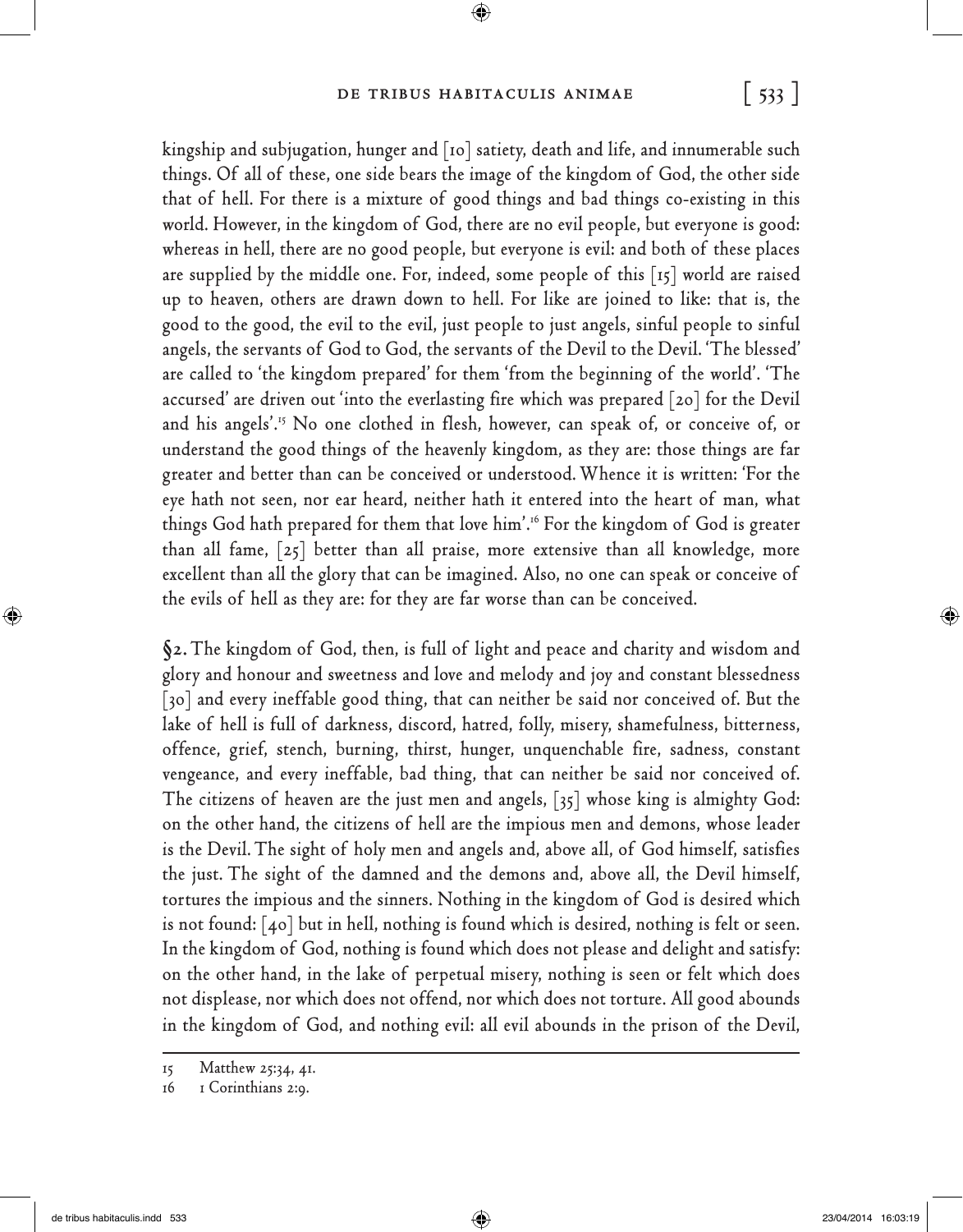## [ 534 ] DE FINIBUS

 $\bigcirc$ 

[45] abundat et nullum bonum. Nullus indignus in regno dei suscipitur: nullus uero dignus, nullus iustus ad infernum trahitur. Principalia autem sunt duo tormenta in inferno: id est frigus intolerabile et calor ignis inextinguibilis. Unde in euangelio legitur: *Illic erit fletus et stridor dentium*. Fletus nanque et liquefactio oculorum ex calore nascitur: [50] stridor uero dentium de frigore nascitur. Hinc etiam beatus Iob: *De aquis*, inquit, *niuium transibunt ad nimium calorem*. De quibus scilicet duobus innumera pendent penarum genera: uidelicet sitis intolerabilis, pena famis, pena fetoris, pena horroris, pena timoris, pena angustie, pena tenebrarum, seueritas tortorum, presentia demonum, [55] ferocitas bestiarum, crudelitas ministrantium, dilaceratio immortalium uermium, uermis conscientie, ignite lacrime, suspiria, miseria, dolor sine remedio, uincula sine solutione, mors eterna, pena sine fine, absentia Christi post uisionem eius: que sola omnia supradicta superat et 〈est〉 omnibus penis intolerabilior.

**§3.** Ve igitur his perenne qui subire [60] hec omnia mala et sine fine merentur pro delectabili unius hore somnio. Talis est etenim et tanta omnis huius mundi gloria ad eternam comparata gloriam. *Melius erat* eis, quod dictum est de infelice Iuda, *non nasci* quam malis suis meritis plagas inferni sustinere. Quid stultius quidue insanius est quam umbra et imagine et similitudine uere glorie et uere [65] delectationis, uere pulchritudinis, ueri decoris, ueri honoris more infantium decipi et superari, et ipsam ueram gloriam non querere, non desiderare? Quis imaginem auri in aqua ipso auro neglecto eligeret, et non statim a cunctis fatuus uel insanus esse crederetur? Quis orbem solis in speculo redditum uel in qualibet materia formatum plus diligeret [70] quam ipsum solem, et non ab omnibus derideretur? Sic ridendus, immo dolendus est quisquis huius mundi caducam gloriam, fragilem et inutilem carnis uoluntatem diligit querit contendit, eterna gloria contempta et neglectis regni celestis ineffabilibus gaudiis. Hoc commercium insipientium ualde est et miserorum et cor sanum non habentium, etiamsi [75] plage inferni non sequerentur: que nec dici possunt nec cogitari. Duplex uero plaga est abesse a regno dei et esse semper in inferno: abesse a regno Christi et cum diabolo damnari: presentiam amittere angelorum et terribilem demonum semper pati presentiam. Quantum caueri uitari metui debet, nullo modo dici potest. Quis cum sano sensu pro unius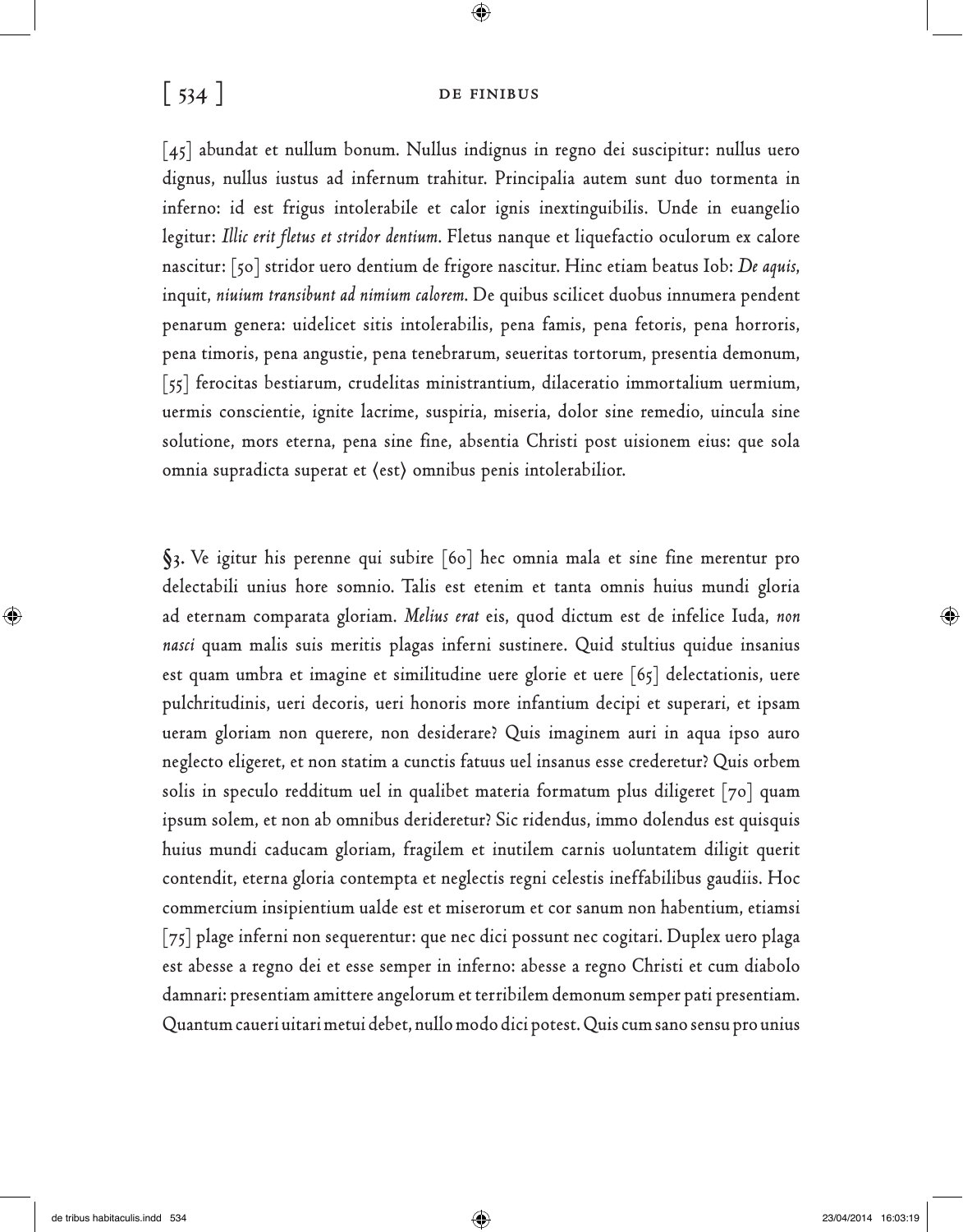### De tribus habitaculis animae **[ 535 ]**

 $\bigoplus$ 

[45] and nothing good. No one unworthy is received into the kingdom of God: conversely, no one worthy, no one just is dragged off to hell. Moreover, there are two principal torments in hell: that is, intolerable cold and the heat of unquenchable fire. Hence we read in the Gospel: There shall be weeping and gnashing of teeth'.<sup>17</sup> For tears, and the melting of the eyes, are generated from the heat: [50] gnashing of teeth, however, is generated from the cold. Hence, too, the blessed Job says: 'From snowy waters they will pass to excessive heat'.<sup>18</sup> Assuredly, on these two do innumerable other kinds of punishments hang: namely, intolerable thirst; the punishment of hunger; the punishment of stench; the punishment of horror; the punishment of fear; the punishment of anguish; the punishment of darkness; the severity of torturers; the presence of demons; [55] the ferocity of beasts; the cruelty of those who minister; tearing apart by undying worms; the worm of conscience; burning tears; sighs; misery; agony without remedy; shackles without release; eternal death; punishment without end; the absence of Christ after the sight of him: the last of which punishments alone exceeds all the other aforementioned and is more intolerable.

**§3.** Woe, then, to those who deserve to undergo [60] all these punishments perpetually and without end, in return for a delightful dream of one hour. For such and so much is all the glory of this world, in comparison with eternal glory. 'It were better' for them, what was said of unhappy Judas, that they 'not be born',<sup>19</sup> than that they should endure the punishments of hell as the deserts of their wickedness. What could be more stupid, or more insane, than to be deceived and overcome like children by the shadow and image and similitude of true glory and true [65] pleasure, true beauty, true decency, true honour, and not to seek after, or desire, the true glory itself ? Who would choose the image of gold in water, neglecting the gold itself, and would not immediately be believed by all to be an idiot or a madman? Who would love the orb of the sun reflected in a mirror or formed in any other material, more [70] than the sun itself, and would not be derided by all? Thus, whoever loves, seeks, and contends for the transitory glory of this world, the fragile and unprofitable will of the flesh, despising eternal glory and neglecting the ineffable joys of the heavenly kingdom, is to be ridiculed, and indeed to be lamented. This would be a transaction of the very foolish, and wretched, and of those lacking a sound heart, even if  $[75]$  the torments of hell (which cannot be spoken or conceived of) did not follow after. Indeed, it is twofold torment to be absent from the kingdom of God and to be forever in hell: to be absent from the kingdom of Christ and to be damned with the Devil; to lose the presence of angels and to suffer forever the terrible presence of demons. How much it ought to be guarded against, avoided, feared, cannot be expressed in any way. Who in their right mind

<sup>17</sup> Matthew 8:12, 13:42.

<sup>18</sup> Job 24:19.

<sup>19</sup> Matthew 26:24; Mark 14:21.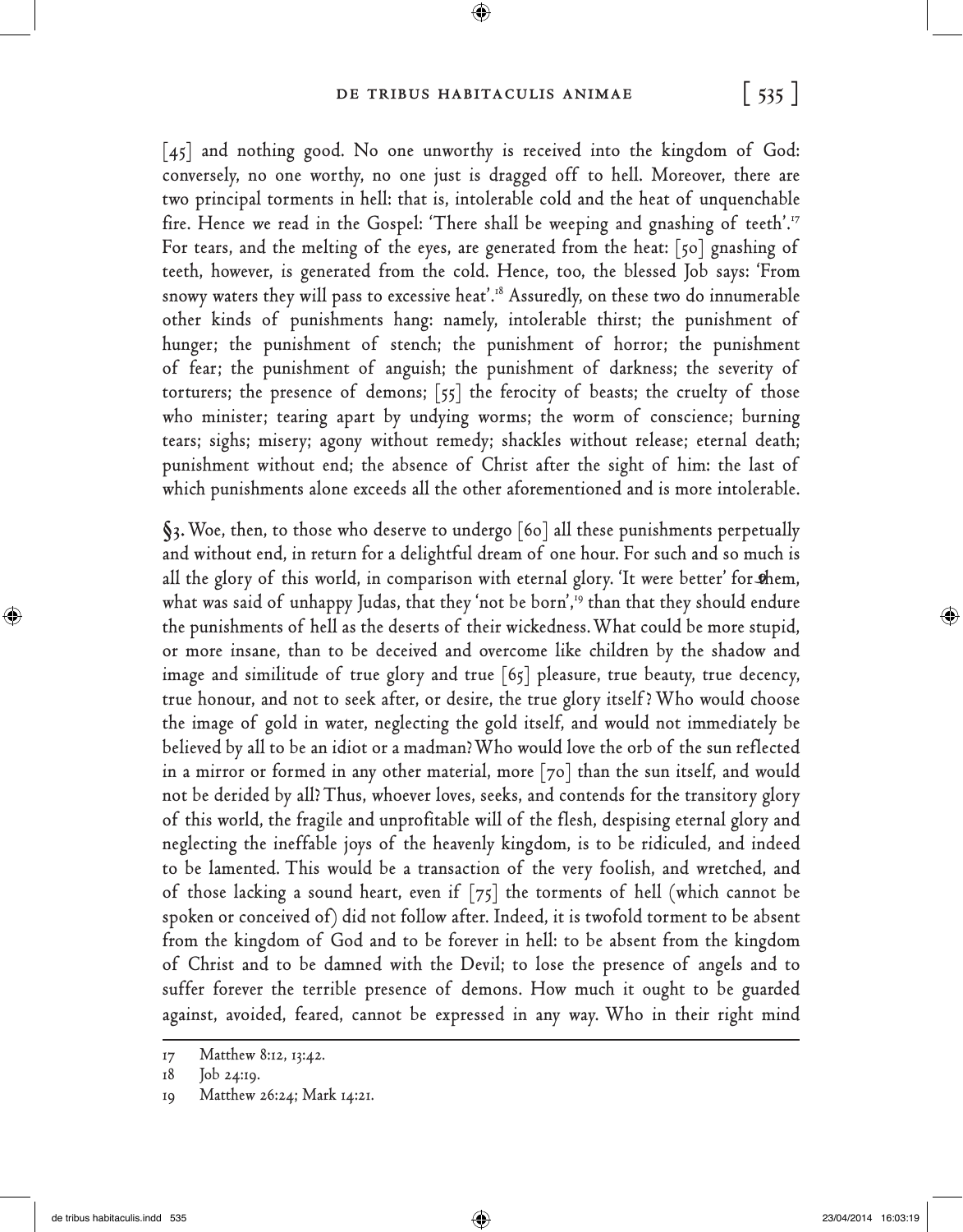## [ 536 ] **DE FINIBUS**

 $\bigcirc$ 

[80] diei deliciis centum annorum penam eligeret? Et miseri tamen et sine ulla sapientia uoluptatem carnis sequentes non uitant, non effugiunt intolerabiles penas non centum annorum, non milies mille, sed omnium sine fine seculorum pro quadraginta uel sexaginta annorum deliciis uel qualibet corruptibili delectatione. Quantum autem interest inter unum [85] diem et centum annos, non tantum utique sed plus interest inter quadraginta uel sexaginta uel centum annos et eternitatem siue in bono siue in malo futuram. Unus enim dies aliqua proportio est in centum annorum spatio, quamuis ualde modica: at uero centum annorum spatium nulla proportio est in illa eternitate. Si enim uerbi gratia centesima uel millesima [90] pars esset eternitatis predictum eius spatium, post centuplum eius spatium uel milliplum eternitas esse desineret: quod ratio non sinit eternitatis. Que si ullo modo tempore finiretur, eternitas omnino non esset.

**§4.** Fortiter ergo carnali resistendum est uoluptati, fortiter contra fallaces huius mundi blanditias pugnandum est contraque multimodas [95] Satane suggestiones uigilandum omni studio. Lata uia seculi uitanda est que ducit ad mortem: at uero omni cordis desiderio uia angusta que ducit ad uitam adeunda est et appetenda. Via hec angusta est, uia abstinentie et castitatis et humilitatis et omnis religionis: quam uiam ante nos Christus attriuit, qua uia ad suum regnum migrauit. Cuius [100] uestigia et nos sequamur donec post eum eadem uia ad urbem regiam perueniamus in qua ipse regnat: de qua urbe quicquid homo dixerit, quasi stilla de mari est uel quasi scintilla de foco. In qua uidelicet urbe *fulgebunt iusti sicut sol*, ut dominus ait: ubi summa pax erit, summa quies, nullus labor, nullus dolor, nulla paupertas nec senectus nec ulla [105] mors nec ulla nox, nullum cibi desiderium, nullum sitis incendium: sed cibus et potus erit omnium uisio Christi et sancte trinitatis et contemplatio puro cordis oculo ipsius diuinitatis, et assidua lectio ut ita dicam libri uite, id est eterne ueritatis et summe sapientie et uerbi dei, quod est Jhesu Christi uisio. Ubi quicquid nunc nos latet manifestius erit: [110] ubi ratio manifesta erit cur hic electus est et ille reprobatus, cur hic in regnum assumptus est et ille in seruitutem redactus, cur alius in utero moritur alius in infantia alius in iuuentute alius in senectute, cur alius pauper est alius diues, cur filius adultere baptizatur et aliquando filius legitime coniugis ante baptismum moritur, cur qui bene incipit uiuere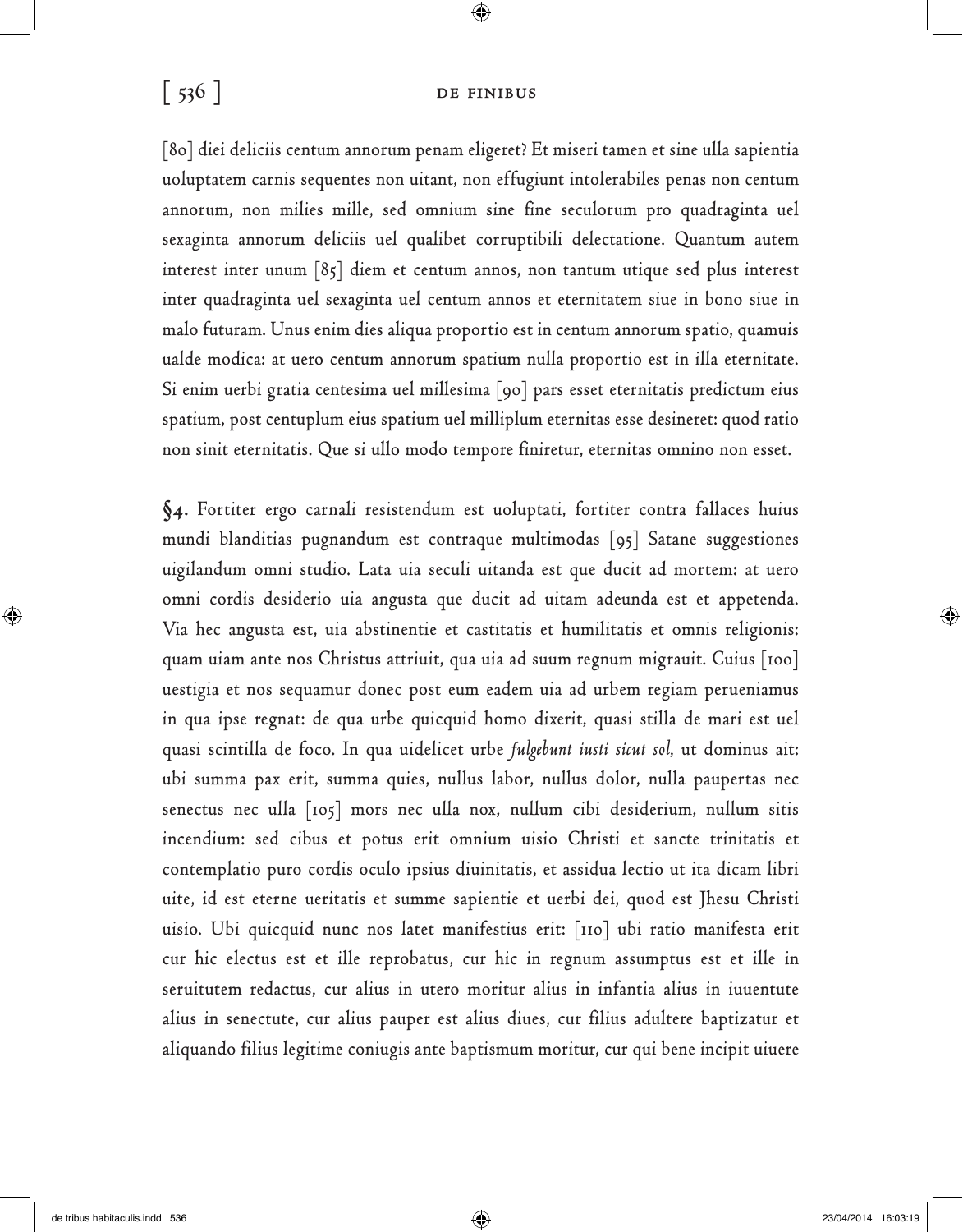### De tribus habitaculis animae **[ 537 ]**

 $\bigoplus$ 

[80] would choose one hundred years of punishment for the sake of one day of pleasure? And yet, wretched and without any wisdom, they do not shun following the pleasures of the flesh, they do not escape the intolerable punishments – not of a hundred years, not of a thousand times a thousand, but of all time, without end – for the sake of forty or sixty years of pleasure, or of any such perishable delight. But however great the difference is between one [85] day and a hundred years, it is certainly nothing like the difference between forty, or sixty, or a hundred years, and an eternity to come, whether of good or evil. For there is some relation between the space of one day and that of a hundred years, although it is minimal: but there is no relation between the space of a hundred years and eternity. If, for instance, the aforementioned space of time were a hundredth or thousandth [90] part of eternity, after a hundredfold or a thousandfold of that time, eternity would cease to exist: which the definition of eternity does not permit. For if it could in any way end in time, it would not be eternity at all.

**§4.** Therefore, carnal pleasure should be resisted bravely: the deceitful flatteries of this world should be fought against bravely, and one should be vigilant against Satan's manifold [95] suggestions with all zeal. The broad way of this world, which leads to death, is to be avoided: but truly, the narrow way, which leads to life, is to be approached and sought with all the desire of the heart.<sup>20</sup> This is the narrow way: the way of abstinence, and chastity, and humility, and all piety: the way which Christ trod before us, by which way he departed to his kingdom. Let us too [100] follow his steps until after him, by this same way, we may reach the royal city in which he himself reigns: of which city, whatever man might say about it is, as it were, but a drop in the ocean, or a spark of a fire. In that city 'shall the just shine like the sun', $21$  as the Lord said: where there will be absolute peace; absolute rest; no labour; no pain; no poverty nor old age, nor any [105] death, nor any night; no desire for food; no burning thirst: but the vision of Christ and the Holy Trinity will be the food and drink of all; and the contemplation of his divinity with the pure eye of the heart, and assiduous reading, so to speak, of the book of life, that is, of eternal truth and the highest wisdom and the word of God, which is the vision of Jesus Christ. Where whatever is now hidden from us will be clearer: [110] where the reason will be clear why this one was chosen and that one rejected; why this one was received into kingship and that one driven into servitude; why one dies in the womb, another in childhood, another in youth, another in old age; why one is poor and another wealthy; why the son of an adulterous woman is baptised, and sometimes the son of a legitimate wife dies before baptism; why one who starts life well

<sup>20</sup> Cf. Matthew 7:13–14.

<sup>21</sup> Matthew 13:43.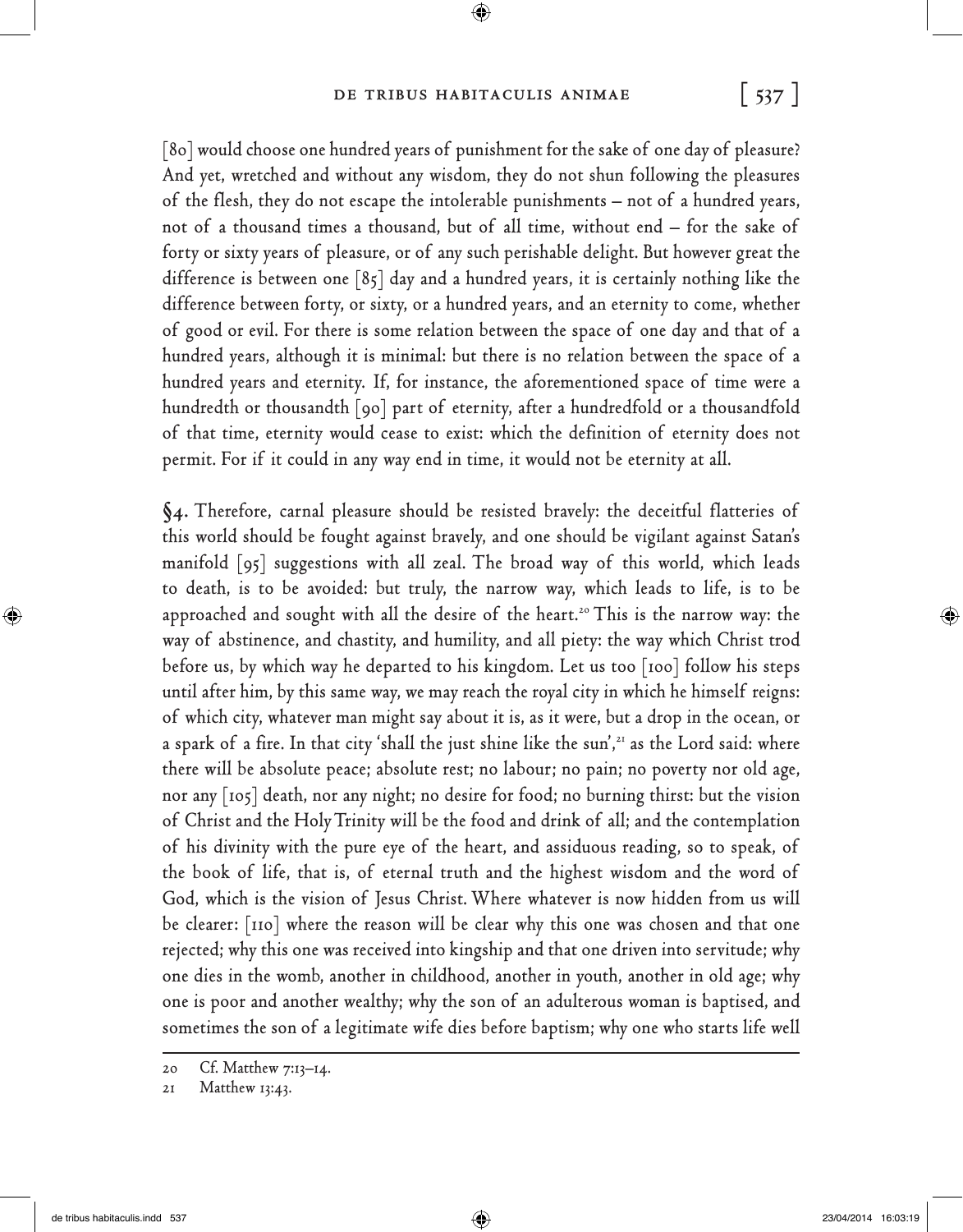### [ 538 ] DE FINIBUS

 $\bigcirc$ 

[115] aliquando male finitur et qui male incipit sepe bene finitur. Hec omnia et huiusmodi multa in libro uite plana et aperta erunt. In eadem urbe premium singulorum per caritatem erit omnium et omnium erit singulorum. Ibi omnium bona omnibus patebunt, ibi omnes inuicem suas cogitationes cognoscent: ibi nullus superbus superior erit, nullus inferior [120] inuidus. Quomodo enim qui omnes sicut se ipsum diliget alicui inuidere poterit cum nemo sibi ipsi inuidet? Ibi nullus esse melius uel superius concupiscet quam erit, quia aliter esse quam meretur non decorem prestabit sed deformitatem. Nemo autem se deformem esse, nemo igitur aliter esse desiderabit quam erit: quia ita esse ut erit pulchrum erit, non [125] solum sibi ipsi sed etiam uniuerso corpori ecclesie celestis. Quomodo enim quodlibet membrum in corpore si superius uel inferius ponatur quam natura constituit monstruosum efficit corpus et turpe, sic nimirum si aliquis in regno dei superius uel inferius ordinetur quam postulat ars et uoluntas omnipotentis artificis, turpitudinem efficiet non solum [130] sibimet sed omni congregationi: in qua qui erit minimus maiorem sine dubio habebit gloriam quam totum habens mundi regnum etiam si eternum esset.

**§5.** Vile enim ualde est elementis frui in comparatione fruendi et gaudendi ipso deo: et uisibilibus delectari et corporalibus nichil est comparandum delectationi et gaudio quod nascitur ex inuisibilibus et [135] incorporeis et ex societate angelorum et iustorum omnium et ex certa scientia et cognitione ipsius diuine nature et ex dei ipsius uisione facie ad faciem. Cuius pulchritudinem mirantur angeli: cuius imperio suscitantur mortui: cuius *sapientie non est numerus*: cuius regnum finem nescit: cuius gloria nequit narrari: cuius lux tam solem obscurat ut in [140] eius comparatione nullam habeat sol lucem: cuius dulcedo tam mel superat ut ei comparatum uelut absinthium sit amarissimum: cuius faciem si omnes carcere inferni inclusi uiderent, nullam penam nullum dolorem nullamque tristiciam sentirent: cuius presentia si in inferno cum suis habitatoribus appareret, continuo infernus in amenum conuerteretur [145] paradysum: cuius sine nutu nec folium de arbore cadit: cuius oculus flammiuomi profundum penetrat inferni: cuius auris tacitam cordis uocem audit, id est cogitationem: cuius oculus non minus audit quam uidet, cuius auris non minus uidet quam audit, quia non corpus sunt sed summa sapientia et certa cognitio: cuius delicie sine fastidio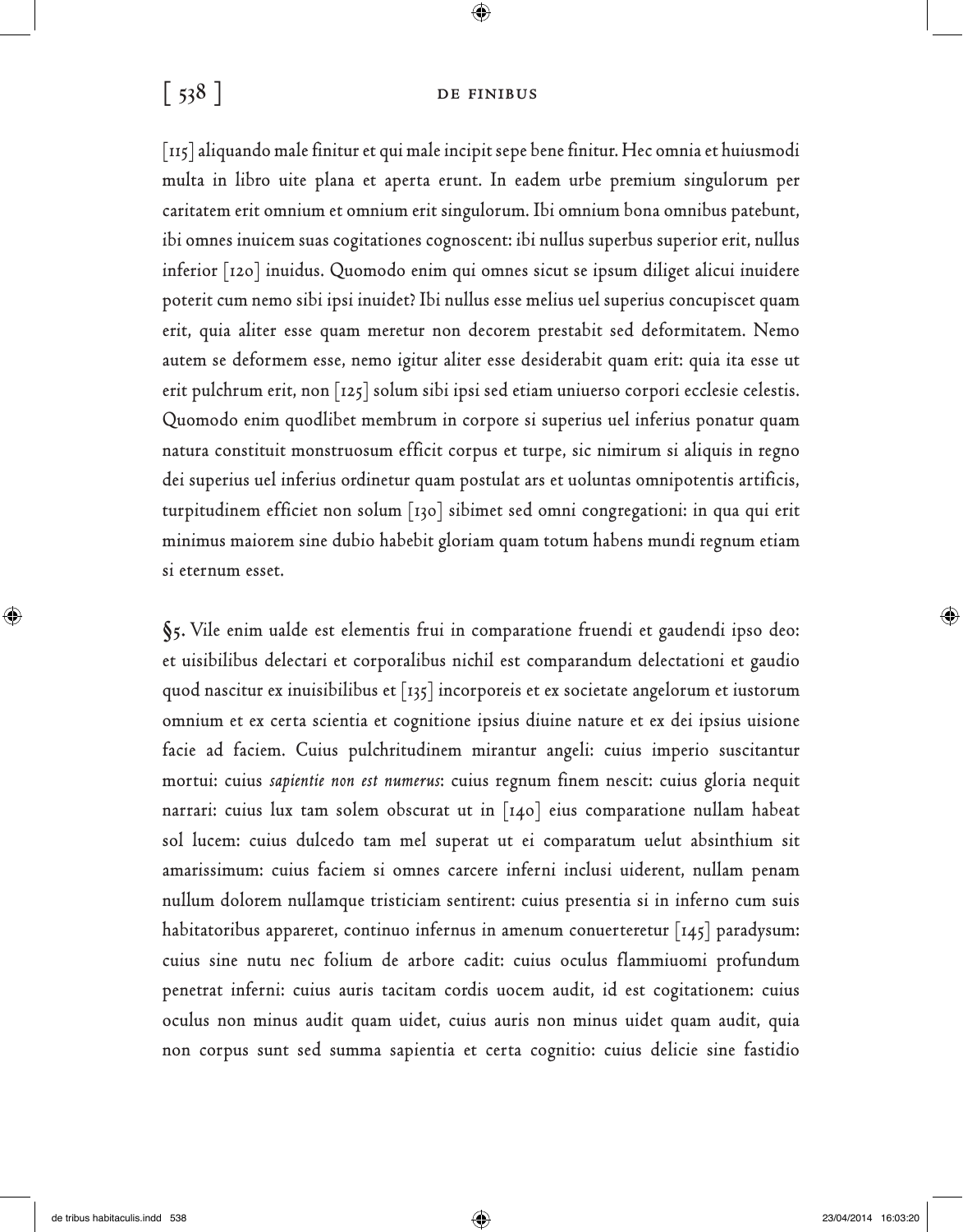### De tribus habitaculis animae **[ 539 ]**

 $\bigoplus$ 

[115] sometimes finishes badly, and one who starts out badly often finishes well. All these, and many other such things, will be plain and open in the book of life. In the same city, through charity, the reward of each will be that of all, and the reward of all will be that of each. There, the good things of all will be open to all; there, all will know one another's thoughts: there will be no haughty superior, no envious inferior there. [120] For how can one who will love everyone as himself be able to envy someone, when no one envies himself? There, no one will desire to be better or superior to what he will be, because to be otherwise than is merited will not provide beauty, but deformity. Indeed, no one will desire to be deformed, therefore no one will desire to be otherwise than what he will be: so to be as one will be, will be beautiful; not  $\lceil$ 125 $\rceil$  only to oneself, but also to the entire body of the heavenly church. For just as any limb in the body, if it is placed higher or lower than nature determines, renders the body monstrous and vile; so indeed, if anyone in the kingdom of God were to be ranked higher or lower than the skill and will of the almighty Creator's desire, it will create an ugliness, not only  $\lceil 130 \rceil$  to himself, but to the whole congregation: in which, without doubt, whoever will be the least will possess greater glory than if he possessed the entire kingdom of the world, even if it were eternal.

**§5.** For it is absolutely worthless to derive pleasure from created things, when compared to taking pleasure in and enjoying God himself: and to be delighted by visible and corporeal things is nothing in comparison with the delight and pleasure which proceeds from invisible and [135] incorporeal things, and from the fellowship of the angels and all the just, and from the certain knowledge and recognition of divine nature itself, and from the vision of God himself, 'face to face'.<sup>22</sup> Whose beauty the angels admire; by whose command the dead are awakened; of whose 'wisdom there is no number';<sup>23</sup> whose kingdom knows no end;<sup>24</sup> whose glory cannot be related; whose light so obscures the sun that  $\lceil 140 \rceil$  in comparison with him the sun has no light; whose sweetness surpasses honey to such an extent that in comparison it is like the most bitter wormwood. Whose face, if all those enclosed in the prison of hell saw it they would feel no punishment or pain or sadness; whose presence, if he appeared in hell along with its inhabitants, would instantly transform hell into a pleasant [145] paradise; without whose command no leaf falls from a tree; whose eye penetrates the abyss of flame-vomiting hell; whose ear hears the unspoken voice of the heart, that is, thought; whose eye hears no less than sees, whose ear sees no less than hears, since they are not corporeal, but supreme wisdom and certain knowledge; whose delights satisfy without disgust;

<sup>22 1</sup> Corinthians 13:12.

<sup>23</sup> Psalm 146:5.

<sup>24</sup> Cf. the Creed: *cuius regnum non erit finis*.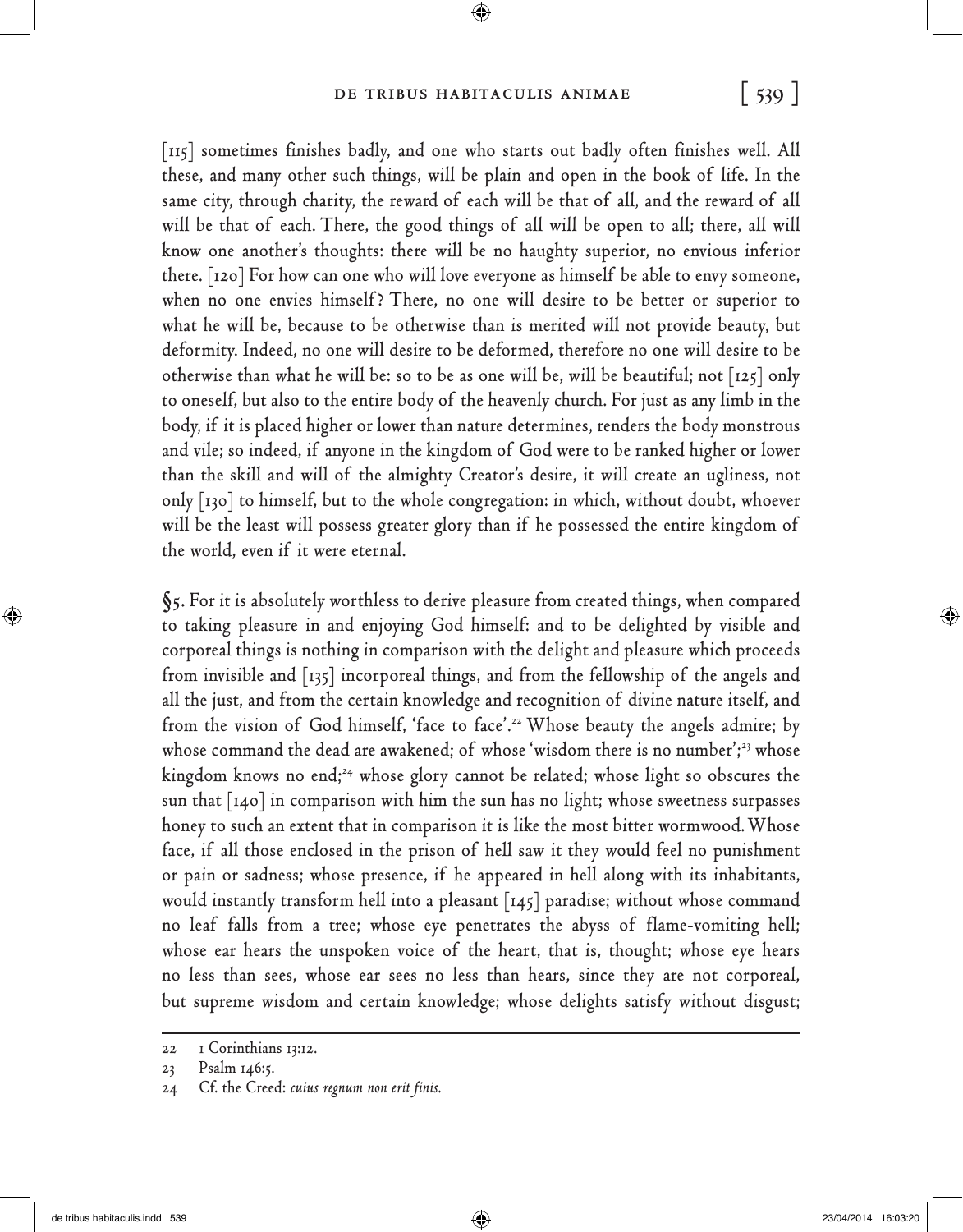### $\begin{bmatrix} 540 \end{bmatrix}$  DE FINIBUS

 $\bigcirc$ 

[150] satiant, que cum a beatis inueniuntur semper tamen desiderantur et esuriem et sitim sine pena efficiunt, id est ardenti semper desiderio delectant: cuius secreta mirabilia uidentibus ea semper noua et mira sunt, et non plus cum incipiunt uideri pariunt stuporem cernentibus quam post mille annos et milies mille, et cum angeli ab initio mundi [155] ea soliti sunt uidere, tamen non minus hodie admirantur ea quam in primo die, alioquin dudum coram angelis assiduo uidendi usu uilescerent.

**§6.** Cuius cognitioni preterita et futura non preterita et futura sed presentia sunt, unde nec diem iudicii uidebit et primum diem seculi non uidit, sed utrumque uidet: cuius prescientia neminem cogit ad [160] peccandum ut multi errantes dicunt. Si enim, inquiunt, presciuit deus Adam peccaturum esse, non peccare non potuit: ex quo errore nascitur deum causam esse peccati, quod nefas est dicere. Illi tamen suis uerbis alligantur. Si enim quod prescientia dei habet necesse est fieri, ideo uoluntate propria homo peccauit et non aliqua necessitate: quia in [165] prescientia dei fuit ut uoluntate et libero arbitrio et non necessitate cogente peccaret. Si ergo prescientia dei non potest uitari, non potuit homo aliter peccare nisi uoluntarie, nulla alia ui cogente: quia ita deus presciuit illum peccaturum: si ergo uoluntarie, non coactus est: si autem non coactus est ad peccandum, potuit sine dubio non peccare si uellet, [170] ideoque penam meruit quia non inuitus peccauit: alioquin a deo penam mortis non susciperet. Cuius locutio est occulta inspiratio qua mentibus suam uoluntatem et suam ueritatem inuisibiliter ostendit, quam uidendo angeli per omnia ei obediunt. Cuius laus est qua electos laudabit manifestatio qua suorum bona omnibus manifestabit electorum: assidua [175] autem laus qua electi eum laudabunt est admiratio eius perennis. Qui miro modo non tempore precessit mundum et tempus: nullius enim hore spatio fuit ante mundum et tamen semper erat sine initio: non enim erat tempus ante tempus, tempus autem cum mundo concreatum est. Si igitur tempus ab initio mundi cepit currere, ante mundum factum [180] non erat: ideoque nullo tempore, ut prediximus, precessit deus tempora et mundum sic coeuum, immo paulo eis priorem: eius enim motu ceperunt currere: quicquid enim mouetur suum motum precedit. Ineffabili enim eternitate precessit deus mundum, non tempore: cuius tempus ante mundum non erat. Cuius lux tenebras depellit ignorantie: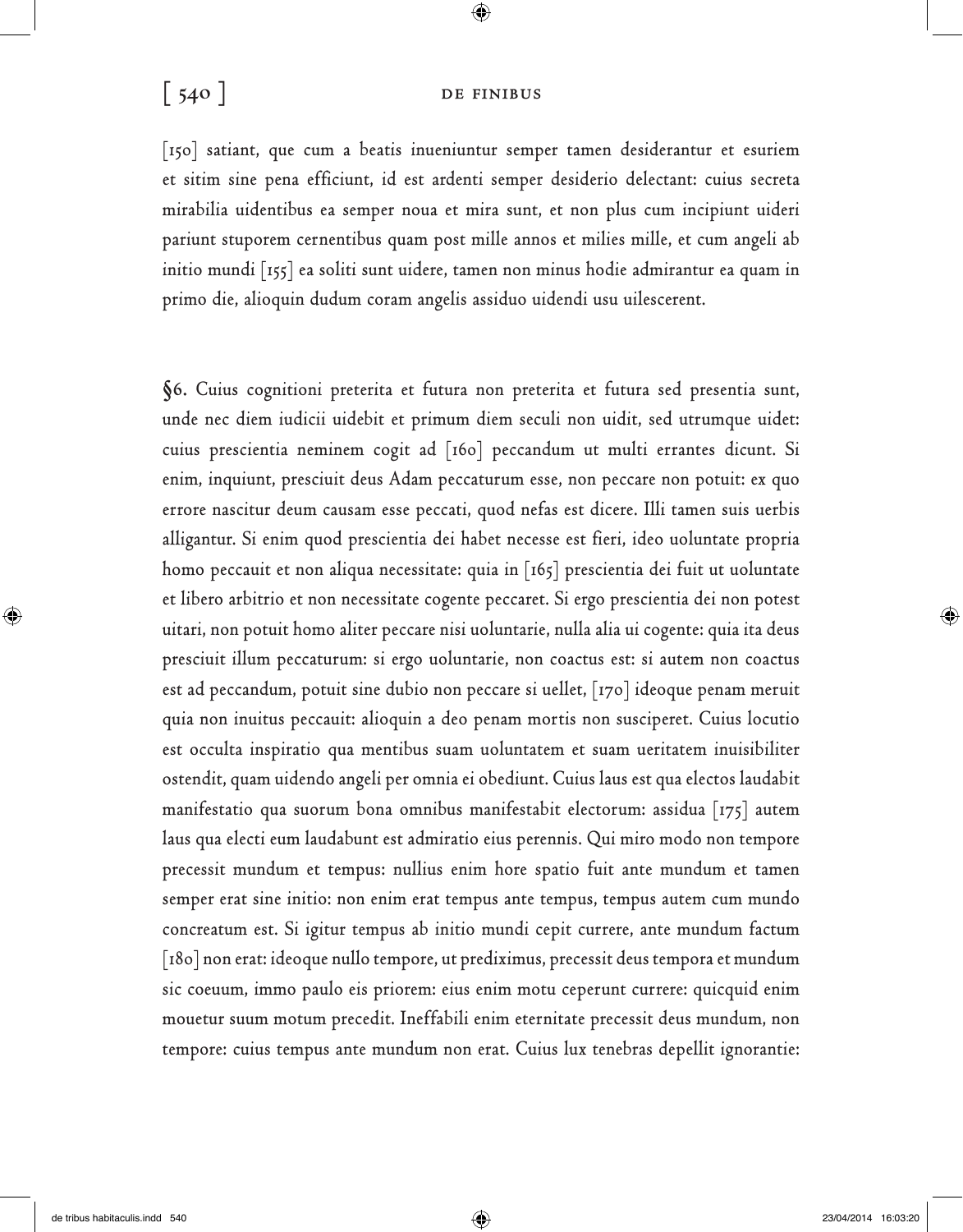### De tribus habitaculis animae **[ 541 ]**

 $\bigoplus$ 

[150] which delights, when the blessed have found them, are always desired and bring about hunger and thirst for them, without torment; that is, they delight always in ardent desire. Whose wondrous secrets are always new and wonderful to those who see them, and they create no more wonder when they begin to be seen than for those who observe them for a thousand years, and a thousand thousand; and while the angels are accustomed to seeing these since the beginning of the world, [155] nevertheless they admire them no less today than on the first day – otherwise, from being constantly accustomed to see them, they would long ago have become base in the sight of the angels.

**§6.** To whose cognition past and future things are not past and future but are present, so that neither will he see the day of judgement, nor did he see the first day of the world, but he sees them both [now]: whose foreknowledge compels no one to [160] sin, as many who are mistaken say. For if, they say, God foreknew that Adam was about to sin, then Adam could not but sin: from this error it arises that God is the cause of sin, which is wicked to say. However, they are bound up with their own words. For, if it is inevitable that that which God foreknows be done, therefore man sinned through his own will and not somehow through destiny: because it was in [165] God's foreknowledge that he should sin by will and free choice, and not by the force of destiny. Consequently, if God's foreknowledge cannot be avoided, man could not do other than sin voluntarily, with no other force compelling him: in this way God foreknew that he would sin. Consequently, if it was voluntary, it was not compelled. If, moreover, he was not compelled to sin, he was able without doubt not to sin, if he wished; [170] and thus, he deserved punishment, because he did not sin unwillingly: otherwise he would not have received the punishment of death from God. Whose speech is a hidden inspiration, through which he invisibly reveals to their minds his will and his truth, which the angels see and obey him in all respects. Whose praise is the manifestation of his elect by which he will manifest the good things of his elect to all: moreover, the constant  $\vert 175 \vert$ praise by which the elect will praise him is the perpetual adoration of him. Who in a miraculous way has not preceded the world and time temporally: for he did not exist for the space of any time before the world, and yet he always existed without beginning. There was no time before time; indeed, time was created with the world. If, therefore, time began to pass from the beginning of the world, it was not made before the world:  $\lceil 180 \rceil$  and therefore, as we have said, God did not precede time and the world by any time, thus [the world] being coeval [with time], and by no means a little prior to it; for by his motion, they began to run: whatever, indeed, is set in motion, precedes its being moved. For, in ineffable eternity, and not in time, God preceded the world: whose time did not exist before the world. Whose light drives out the darkness of ignorance: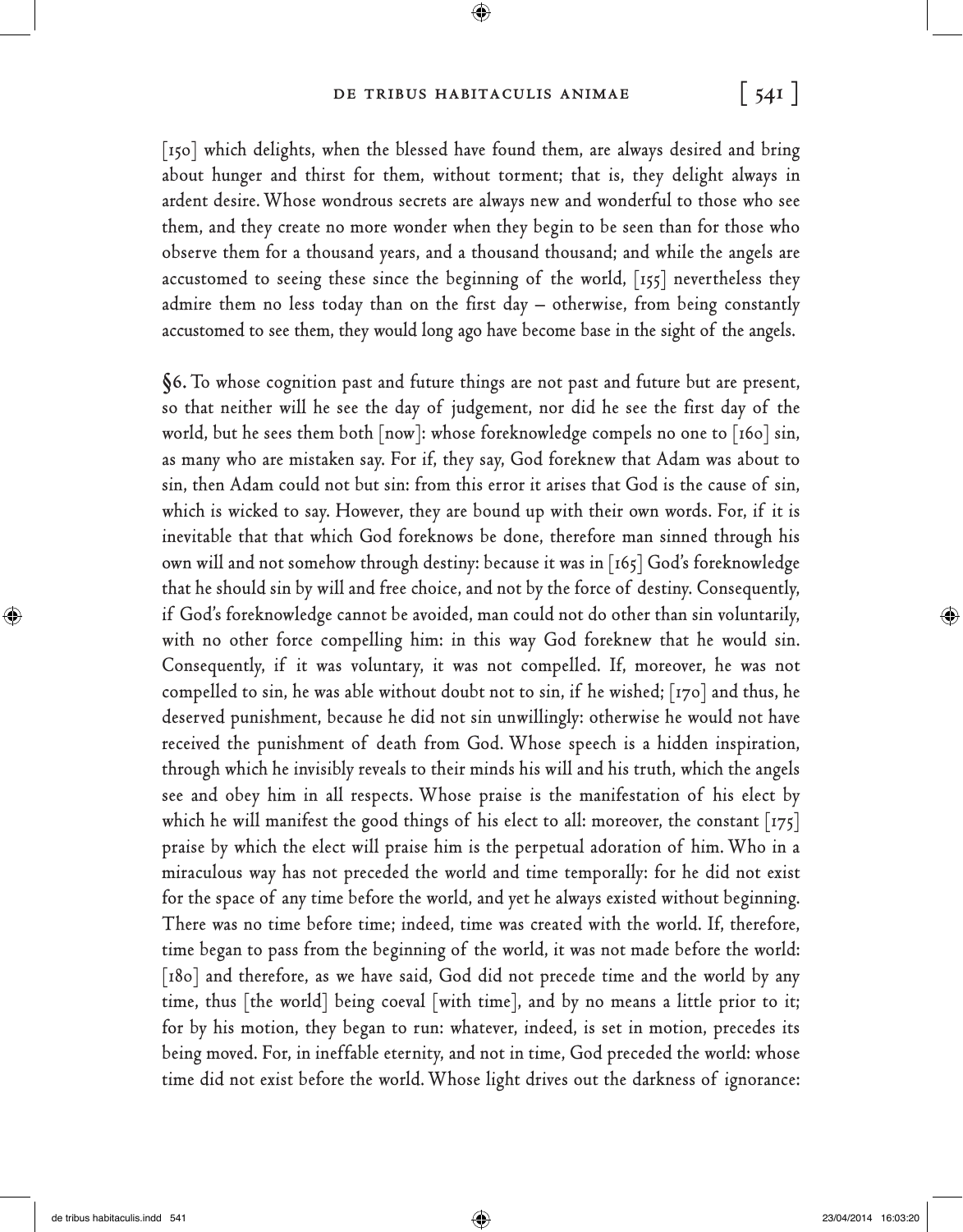### $\begin{bmatrix} 542 \end{bmatrix}$  DE FINIBUS

 $\bigcirc$ 

[185] cuius aliqua particula hec omnia que diximus uera et certa esse cogniscimus.

**§7.** Eadem luce melius esse uerum quam falsum uidemus, et tamen peius esse uerum malum uel uerum peccatum quam falsum malum uel falsum peccatum: non quia uerum est, sed quia malum uel peccatum est. Sed si eo malum uel peccatum est quod uerum malum uel peccatum [190] est (aliter enim non posset esse malum uel peccatum nisi uerum esset malum uel peccatum: falsum enim malum non est malum ut falsum argentum non argentum est), potest aliquis dicere a ueritate malum uel peccatum ortum esse uel factum, et quodam modo opus esse ueritatis malum, quod omnino falsum est. Omne enim uerum a ueritate est, et [195] omne uerum quantum uerum bonum est. A ueritate igitur est uerum esse ut sit malum uel peccatum, non ipsum malum uel peccatum: aliud nanque est ipsum malum, aliud uerum esse illud. Quamuis igitur ipsum malum non est bonum, bonum est tamen uerum esse ut sit illud: nisi enim bonum esset esse malum, nullo modo sineret deus illud fieri. [200] Multa quippe bona de malis omnipotens facit, ut de adulterio hominum bonos format et facit homines. Si autem quadam illius lucis particula quasi per angustas rimas infusa hec et alia omnia uera que nouimus uera esse cognoscimus, quali et quanta luce scientie et sapientie illic illustrabimur ubi ipsum solem ueritatis *facie ad faciem uidebimus*, id est certa [205] et uera scientia cognoscemus? Cuius presentia similes ei facit presentes: qui enim uere sapientie uere pulchritudini uere eternitati adherebit, sapiens utique et pulcher et eternus erit. Sic etiam absentia eius dissimiles ei omni modo facit. Cuius eternitas sine initio et sine fine est: si enim esset tempus quando non esset, quis eum faceret? Quia ipse est solus [210] deus, et ante eum deus alius non erat nec est nec erit. Num forte se ipsum creauit cum nichil se ipsum creat? Qua enim potentia qui omnino non esset se ipsum faceret? Restat igitur quia omnino non factus est deus. Cum ergo deus nullo modo factus est deus, sine initio ante omnia erat. Quicquid enim factum est initium habet: et quicquid initium [215] habet sine dubio factum est: non ab alio nisi a deo non facto sed omnia faciente. Cuius scientia sine ulla uarietate cogitationis et sine ullo cursu huc et illuc innumerabilem uarietatem omnium creaturarum angelorum hominum stellarum arenarum capillorum uerborum cogitationum momentorum omnium simul et semel comprehendit et intelligit. Fons [220] igitur et origo omnis scientie deus est: quem quanto plus quis bibat, tanto plus sitiet. Incomparabiliter ergo totius mundi regno, ut supra diximus, etsi eternum esset, precellit societati angelorum et sanctorum et presenti ipsius dei adesse uisioni.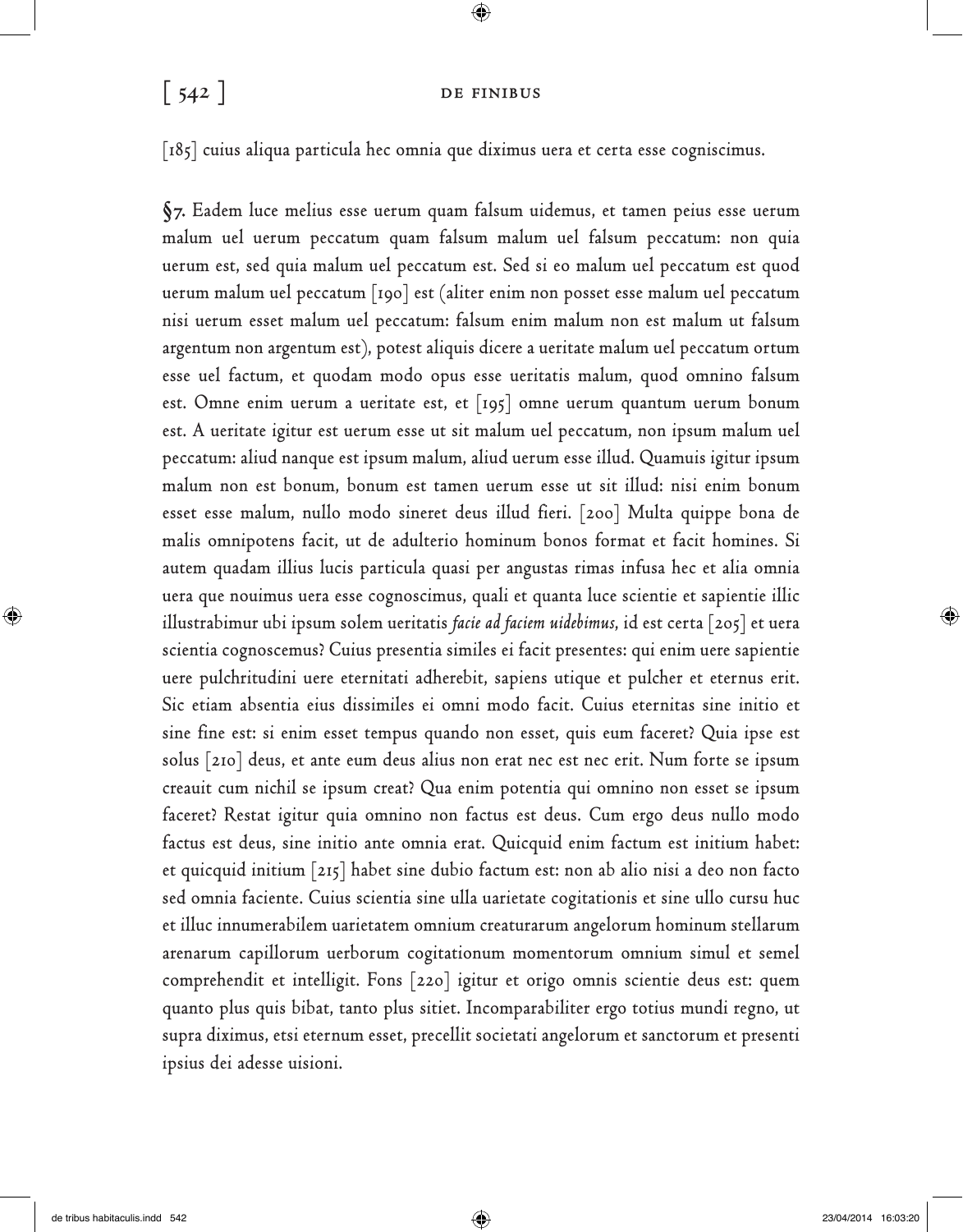$\bigoplus$ 

[185] by some small part of which we recognise that all the things of which we have spoken are true and certain.

**§7.** By the same light, we see that the true is better than the false, and yet that true evil or true sin is worse than false evil or false sin: not because it is true, but because it is evil or a sin. But, if it is evil or a sin because the evil or sin is true  $\lceil$ 190 $\rceil$  (otherwise it could not be evil or a sin, unless the evil or sin were true: for false evil is not evil, as false silver is not silver), then someone could say that evil or sin has arisen from, or has been created by, truth, and that in some way evil is the work of truth, which is entirely false. For all that is true comes from truth, and  $\lceil 195 \rceil$  all that is true, insofar as it is true, is good. Therefore, it is the case that a thing being true derives from truth, whether it be evil or a sin, not the evil itself or the sin: for the evil itself is one thing and truth is another. Therefore, although evil itself is not good, nevertheless it is good to be true though it be that [*sc*. evil]: for if it were not good to be evil, in no way would God permit it to happen. [200] There are many good things that the Almighty makes from evil, as from the adultery of men he fashions and makes good men. If, however, we recognise from some small part of that light, infused, as it were, through narrow cracks, that these, and all other true things which we know, are true, of what kind and how great will the light of knowledge and of wisdom be there, with which we shall be illuminated when 'we shall see face to face'<sup>25</sup> the sun of truth itself, that is,  $[205]$  we shall understand through certain and true knowledge? Whose presence makes those who are present similar to him: for he who will cling to true wisdom, true beauty, true eternity, will thus be wise and beautiful and eternal. So too, his absence makes people unlike him in every way. Whose eternity is without beginning and without end: for if there had been a time when he was not, who would have created him? For he is the only [210] God, and there was no other God before him, nor is, nor will be. Surely he did not create himself by chance, since nothing creates itself. Indeed through what power would one who does not exist at all, make himself ? Therefore, it remains that God was not made in any respect. Therefore, since God was in no way made God, he was without beginning, before all things. For whatever was made, has a beginning: and whatever has a beginning [215] without doubt was made: not by another unless by God, who was not made but makes all. Whose knowledge, without any diversity of thought, and without running here and there, comprehends and knows the innumerable variety of all creatures, of angels, of men, of stars, of sands, of hairs, of words, of thoughts, of all moments, simultaneously and at once. Therefore, God is the source [220] and beginning of all knowledge: of which, the more one drinks, the more one thirsts. Therefore, as we said above, to be in the fellowship of angels and saints and the present vision of God himself incomparably surpasses the kingship of the whole world, as we said above, even if it were eternal.

<sup>25 1</sup> Corinthians 13:12.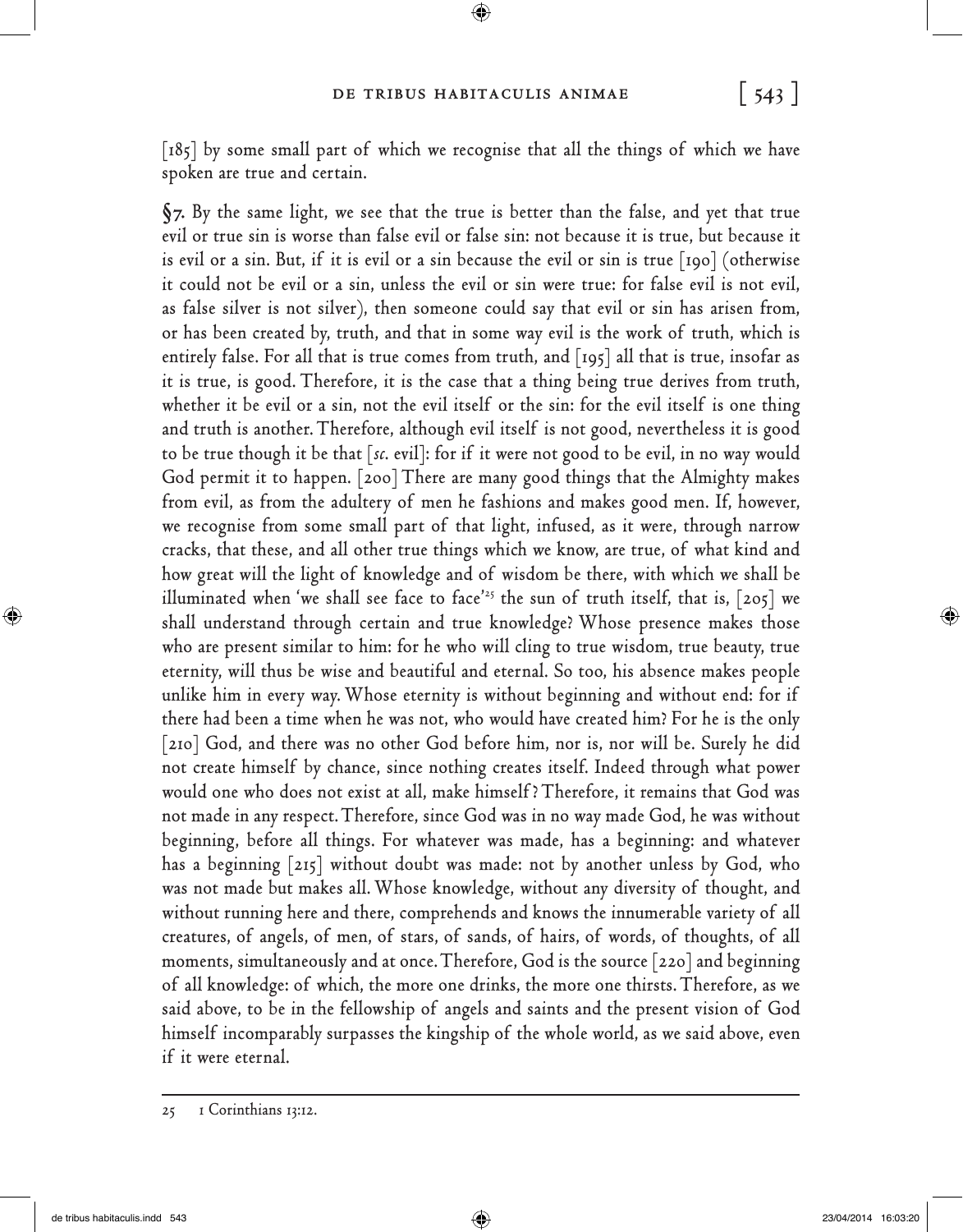# [ 544 ] **DE FINIBUS**

 $\bigcirc$ 

**§8.** In cuius uisione trina scientia nascitur, id est homo qui cernit et deus qui cernitur et ceteri omnes: et [225] omnia uidebuntur et intelligentur. Sicut enim per speculum uitreum trina nobis uisio administratur, quia nos ipsos et ipsum speculum et quicquid presens adest uidemus: sic per speculum diuine claritatis et ipsum deum ut est uidebimus quantum possibile erit creature, et nos ipsos uera et certa scientia cognoscemus. Tunc abdita creaturarum et [230] ipsius inferni uidendo deum uidebimus. Tunc iustis manifestum erit quomodo deus est inuisibilis incommutabilis, sine initio et sine fine, ante omnia et post omnia: et quicquid inter nasci quod ad filium pertinet, et procedere quod ad spiritum sanctum, excepto quod unus ex uno natus sit, alter ex duobus processit: et quomodo pater non precessit filium [235] tempore sed origine, nec spiritum sanctum: et quomodo omnia dei unum sunt in deo, excepto quod ad relationem pertinet. Nam sapientia dei et ueritas et eternitas non diuersa sunt inter se, sed unum sunt sicut cetera omnia. Sapientia enim dei non magis sapientia quam ueritas est, et non magis ueritas ueritas est quam sapientia, quam eternitas, quam [240] cetera dei omnia: unum enim sunt in deo, et non solum hec inter se eadem sunt in deo, sed non aliud sunt quam ipse deus. Et quomodo mundus erat in deo antequam in se ipso esset, non mundus sed deus. Et quomodo ubique totus sine loco, magnus sine quantitate, bonus sine qualitate: et quomodo omnia penetrat munda et immunda sine sui [245] pollutione. Si enim lux ista uisibilis omnia loca illustrat et sterquilinia etiam penetrat sine sui fetore et sine sui pollutione, quanto magis deus qui est inuisibilis et incommutabilis lux omnia penetrat regit sustinet circumdat illustrat sine ulla mutatione uel pollutione: non solum celestia et terrestria, sed etiam infernalia. Tunc erit electis dei trina uisio: id est [250] corporalis qua corpora cernentur, quorundam splendentia ut sol, quorundam ut luna, aliorum ut stella: et spiritalis qua similitudines corporum in spiritu non fallaci fantasia inspicient, qua uisione etiam hodie fruuntur spiritus iustorum post corporum claustra: et uisio intellectualis qua puro mentis oculo ipsum deum uidebunt et suas [255] animas et uirtutes intimas et spiritus angelicos. Tunc duplices deo acturi sunt gratias, pro sua uidelicet liberatione a perpetua damnatione et pro bonorum ineffabili retributione. Tunc communis omnium reus et hostis diabolus in conspectu omnium dei electorum damnabitur: cuius damnatio et intolerabilis pena delectabile spectaculum prestabit electis. Tunc [260] ardentissimo ardore liberatorem suum et omnium bonorum datorem amabunt, et sine fine et sine fastidio clamore cordis laudabunt deum omnipotentem benignum misericordem: cui est honor et gloria et nunc et per omnia secula seculorum. Amen.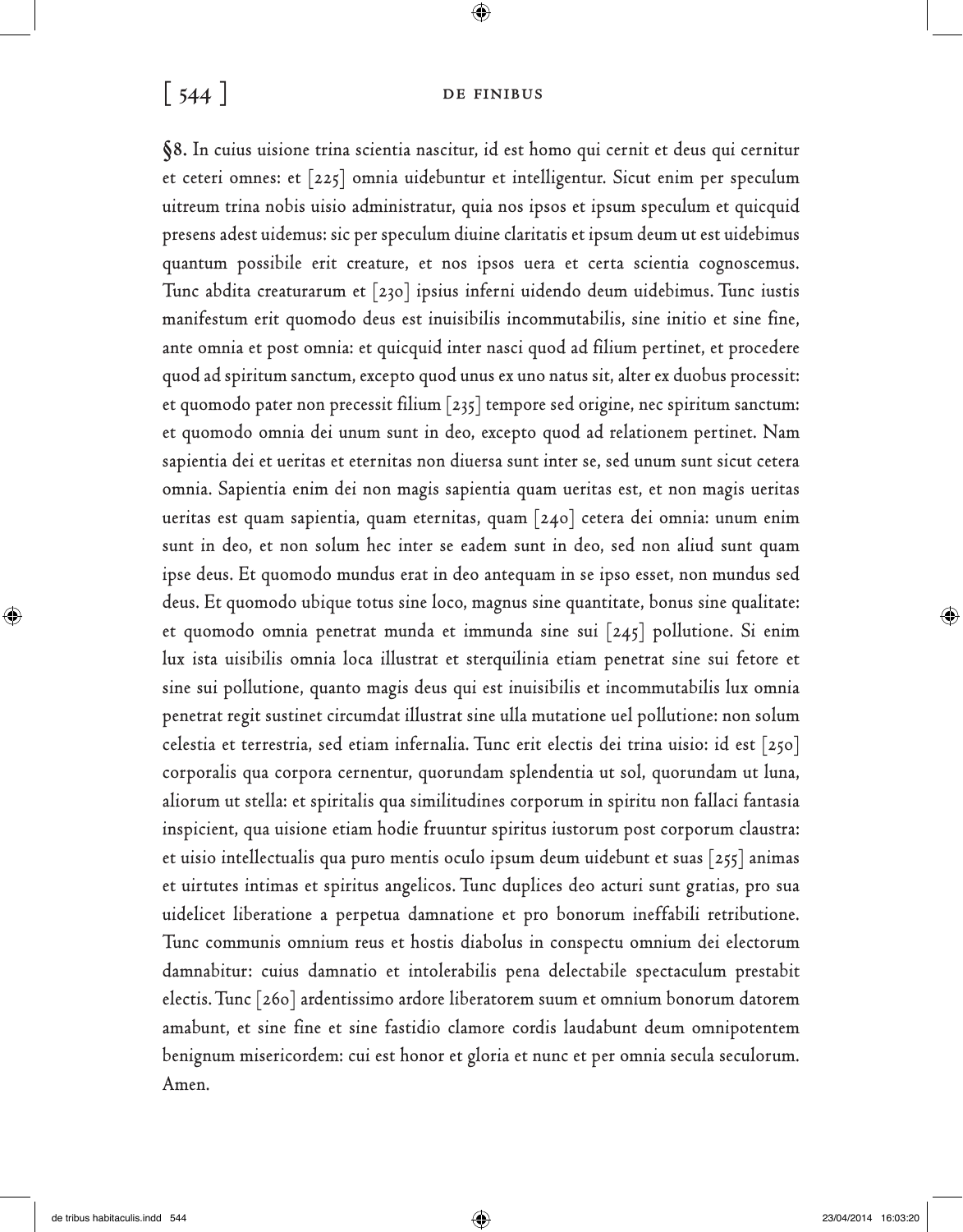### De tribus habitaculis animae **[ 545 ]**

 $\bigoplus$ 

**§8.** In whose threefold vision knowledge is born, that is, man who discerns, and God who is discerned, and all the others: and  $[225]$  all things shall be seen and understood. For just as through a looking-glass a threefold vision is administered to us, because we see ourselves, and the mirror itself, and we see whatever is present: thus through the mirror of divine clarity we shall see God himself as he is, as much as it will be possible for a creature, and we shall recognise ourselves with true and certain knowledge.<sup>26</sup> Then by seeing God we shall see the secrets of creation, and [230] of hell itself. Then it will be manifest to the just how God is invisible and unchangeable, without beginning and without end, before everything and after everything: and whatever difference there is between being born, which pertains to the Son, and proceeding, which pertains to the Holy Spirit, except that the one is born of one, and the other proceeds from two: and how the Father preceded neither the Son [235] nor the Holy Spirit in time, but in origin: and how all things of God are one in God, except what pertains to their relationship. For the truth and eternity and wisdom of God are not divided between themselves, but are one, as are all the rest. For the wisdom of God is no more wisdom than it is truth, and his truth is no more truth than it is wisdom, than eternity, than  $\lceil 240 \rceil$  all the other things of God: for they are one in God, and not only are these the same among themselves in God, but they are nothing other than God himself. And in the way that the world existed in God before it existed in itself, it was not the world, but God. And in the way he is complete everywhere without place, great without quantity, good without quality: and in the way that he penetrates all places, clean and unclean, without  $|245|$  defiling himself. For if that visible light illuminates all places, and even penetrates shit-holes without making itself stink, without defiling itself, how much more does God, who is invisible and unchangeable light, penetrate, govern, sustain, surround and illuminate all things, without any alteration or defilement, not only celestial and earthly things, but also infernal things. Then will be the threefold vision of God for the elect: that is, [250] corporeal, through which bodies shall be discerned, those of some bright as the sun, of some as the moon, of others as a star; and spiritual, through which they will observe the likenesses of bodies in spirit, not in a deceitful apparition, which vision the spirits of the just enjoy even today after the imprisonment of bodies; and intellectual vision, by which they will see, with the pure eye of their mind, God himself and their own  $\lceil 255 \rceil$ souls and innermost virtues and angelic spirits. Then they will give double thanks to God, namely for their delivery from eternal damnation and for the ineffable recompense of good things. Then, in the sight of all God's elect, the common culprit and enemy of all, the Devil, shall be condemned: whose damnation and intolerable punishment will provide a delightful spectacle for the elect. Then, [260] with a most fiery passion, they will love their liberator and giver of all good things; and without end, without weariness, they will praise, with acclamation of the heart, almighty, beneficent, merciful God: to whom is honour and glory, now and forever and ever. Amen.

<sup>26</sup> Cf. 1 Corinthians 13:12.